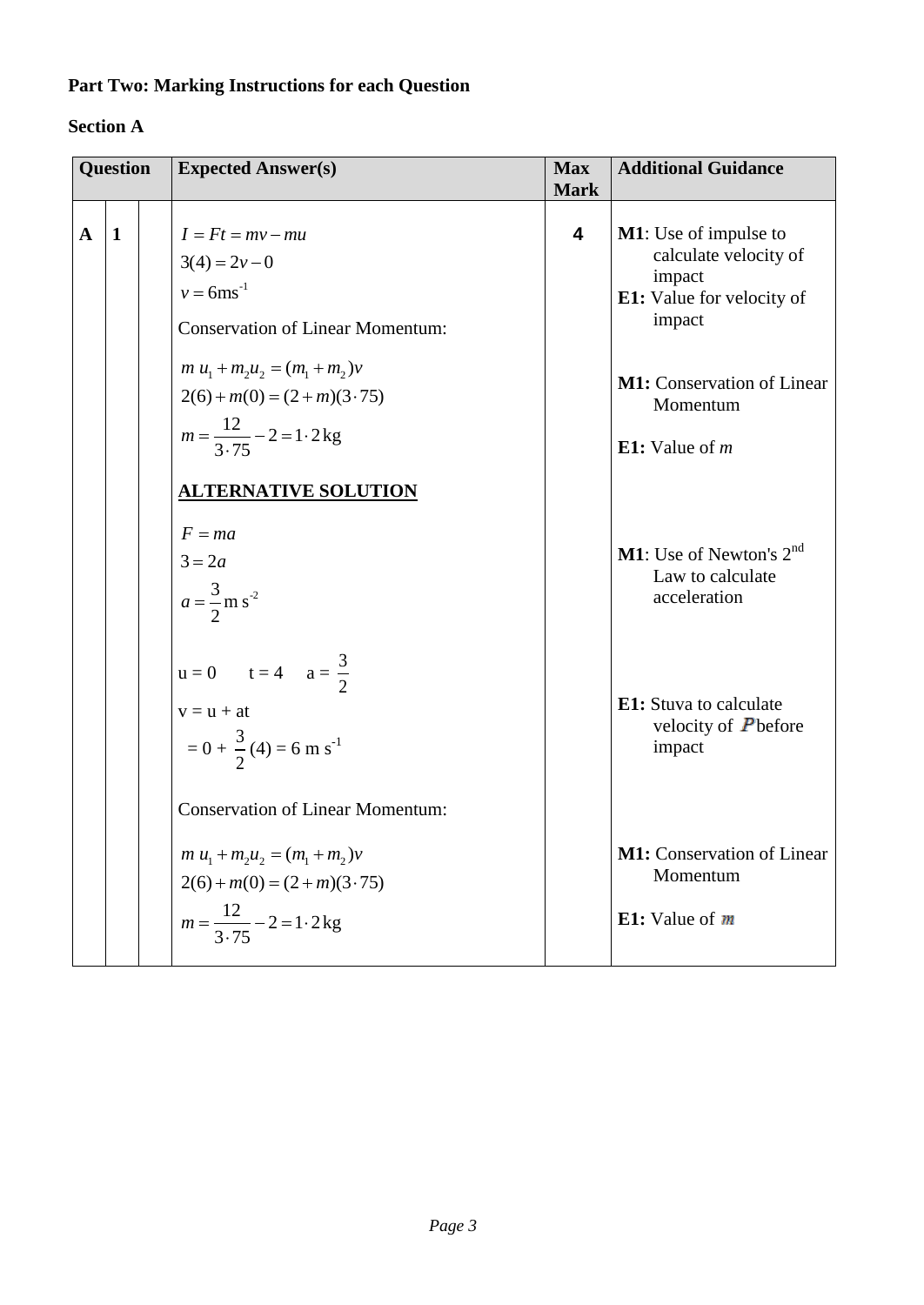| <b>Question</b> |                | <b>Expected Answer(s)</b>                                                                                                                                                                                                                                                                                                                                             | <b>Max</b><br><b>Mark</b> | <b>Additional Guidance</b>                                                                                                                                                                                                |
|-----------------|----------------|-----------------------------------------------------------------------------------------------------------------------------------------------------------------------------------------------------------------------------------------------------------------------------------------------------------------------------------------------------------------------|---------------------------|---------------------------------------------------------------------------------------------------------------------------------------------------------------------------------------------------------------------------|
| A               | $\overline{2}$ | $T = \frac{2\pi}{\omega} \Rightarrow \frac{2\pi}{\omega} = \frac{14\pi}{5} \Rightarrow \omega = \frac{5}{7}$<br>$v^2 = \omega^2 (a^2 - x^2)$<br>$2.5^2 = \frac{25}{49}(a^2 - 1.2^2)$<br>$\frac{2\cdot 5^2 \times 49}{25} + 1\cdot 2^2 = a^2$<br>$a = 3.7$ metres<br>$x = A \sin \omega t$<br>$1\cdot 2 = 3\cdot 7\sin\left(\frac{5t}{7}\right)$<br>$t = 0.46$ seconds | $\overline{\mathbf{4}}$   | <b>E1:</b> Value of $\omega$<br><b>M1:</b> Correct formula for<br>velocity and amplitude<br>and correct substitution<br><b>E1:</b> Value for amplitude<br><b>M1:</b> Use of formula to find<br>displacement and<br>answer |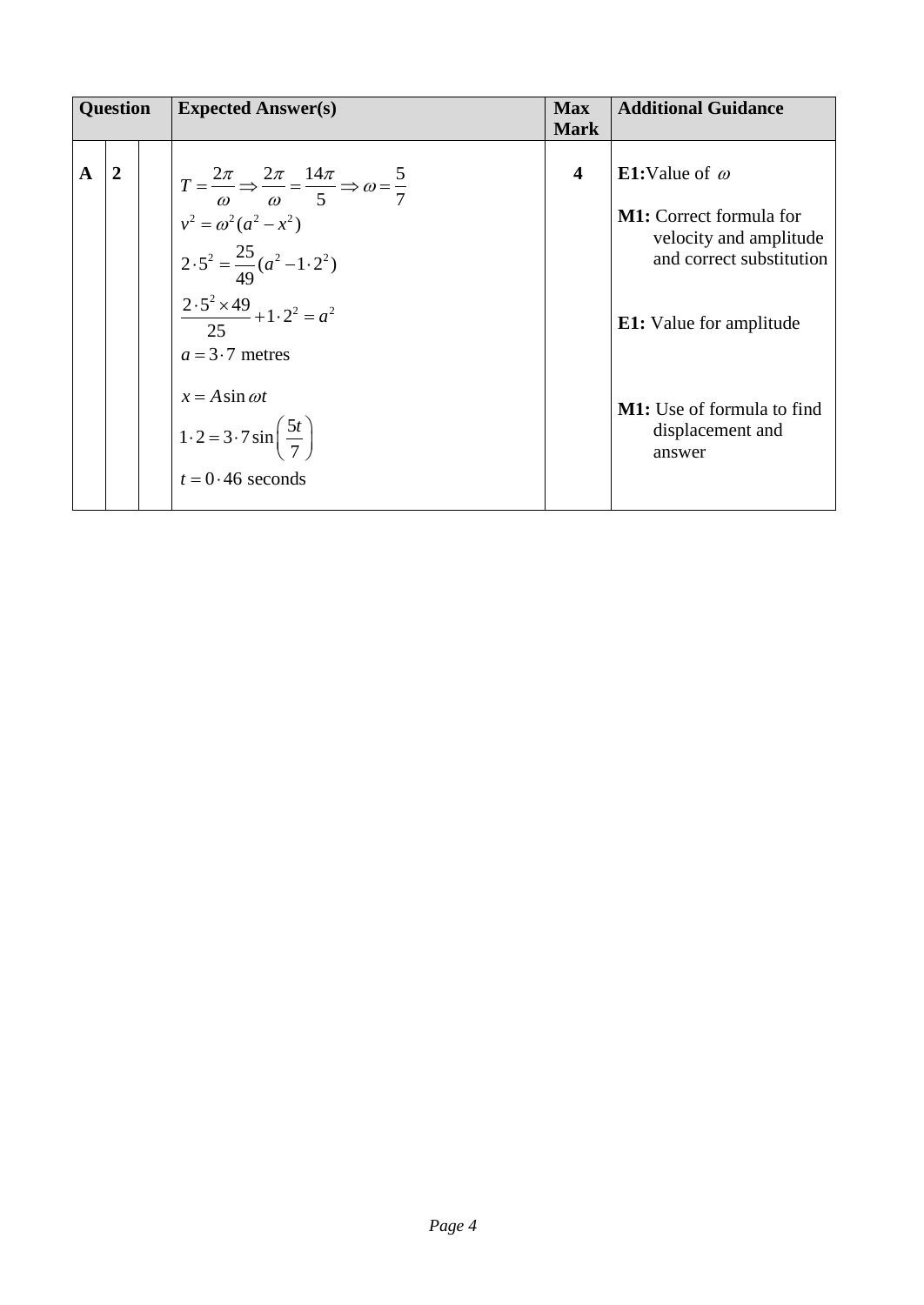| <b>Question</b> |                         |             | <b>Expected Answer(s)</b>                                                                                                                                                                                   | <b>Max</b><br><b>Mark</b> | <b>Additional Guidance</b>                                                                                              |
|-----------------|-------------------------|-------------|-------------------------------------------------------------------------------------------------------------------------------------------------------------------------------------------------------------|---------------------------|-------------------------------------------------------------------------------------------------------------------------|
| $\mathbf{A}$    | $\overline{\mathbf{3}}$ | (i)<br>(ii) | $W = \int_{0}^{200} (F - 500) dx$<br>$=\int_{0}^{2} (3000-15x-500)dx$<br>$=\left[2500x-\frac{15x^2}{2}\right]_0^{200}$                                                                                      | $\frac{2}{2}$             | <b>M1</b> : Method of finding<br>work done $\int F dx$<br>(with limits or<br>calculation of constant<br>included later) |
|                 |                         |             | $= 200000$ J = 200 kJ                                                                                                                                                                                       |                           | <b>E1</b> : Correct answer                                                                                              |
|                 |                         |             | Work- Energy Principle:<br>$W = \frac{1}{2}mv^2 - \frac{1}{2}mu^2$<br>$200000 = \frac{1}{2} \times 700 v^2$<br>$v = 23.9$ m s <sup>-1</sup>                                                                 |                           | <b>M1</b> : Use of Work $-$<br>Energy Principle and<br>substitution<br><b>E1</b> : Correct calculation of<br>speed      |
|                 |                         |             | Alternative solution for (ii)<br>$F = ma \Rightarrow a = \frac{F}{A}$<br>m<br>$v \frac{dv}{dx} = \frac{1}{700} \int \frac{(2500 - 15x)dx}{y}$<br>$F = ma$<br>$v \frac{dv}{dx} = \frac{1}{700} (2500 - 15x)$ |                           | M1: Use of correct<br>differential equation<br>and substitution                                                         |
|                 |                         |             | $\int v dv = \frac{1}{700} \int (2500 - 15x) dx$<br>$\frac{v^2}{2} = \frac{1}{700} \left[ 2500 - \frac{15x^2}{2} \right]_0^{200}$<br>$v = 23.9$ ms <sup>-1</sup>                                            |                           | <b>E1</b> : Correct calculation of<br>speed                                                                             |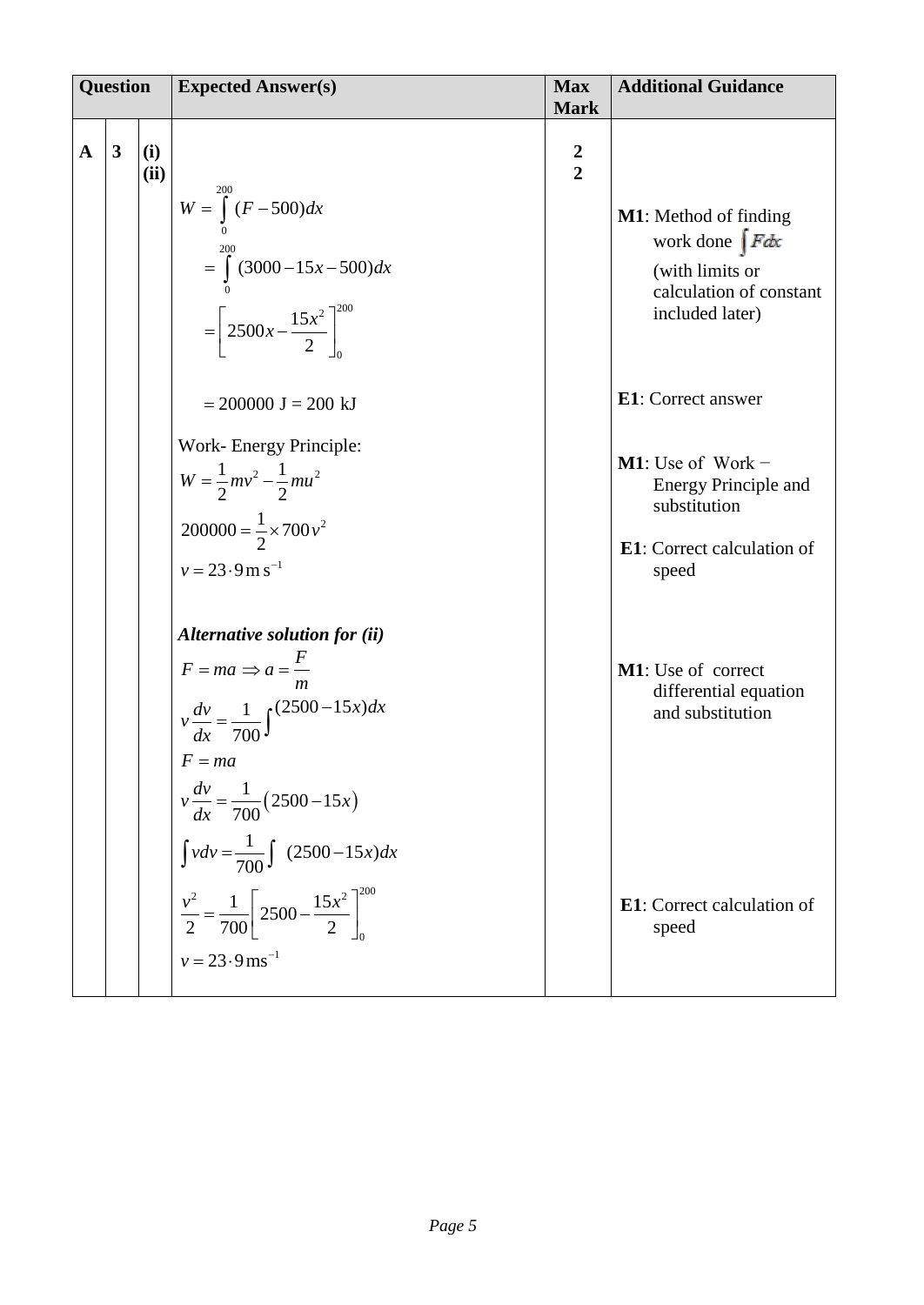| <b>Question</b>                         | <b>Expected Answer(s)</b>                                                                                                                                                                                                                                                                                                                                                                                                                                                            | <b>Max</b><br><b>Mark</b> | <b>Additional Guidance</b>                                                                                                                                                                                                                                                                                                                                |  |  |  |  |  |
|-----------------------------------------|--------------------------------------------------------------------------------------------------------------------------------------------------------------------------------------------------------------------------------------------------------------------------------------------------------------------------------------------------------------------------------------------------------------------------------------------------------------------------------------|---------------------------|-----------------------------------------------------------------------------------------------------------------------------------------------------------------------------------------------------------------------------------------------------------------------------------------------------------------------------------------------------------|--|--|--|--|--|
| $\overline{\mathbf{4}}$<br>$\mathbf{A}$ | $\uparrow$ Equilibrium $2T\cos 30^\circ + T\cos 50^\circ = 2g$<br>$2T \cos 30^\circ + T \cos 50^\circ = 2g$<br>$T = \frac{2g}{2\cos 30^\circ + \cos 50^\circ} = 8.25N$<br>$2T = 16.5N$<br>$\rightarrow F = \frac{mv^2}{r}$<br>$2T \sin 30^\circ + T \sin 50^\circ = \frac{2v^2}{r}$<br>$\tan 50^{\circ} = \frac{r}{0.3}$ $r = 0.358$<br>2T sin 30° + T sin 50° = $\frac{2v^2}{0.358}$<br>$2v^2 = 0.358(16.5 \times \frac{1}{2} + 8.25 \times 0.766)$<br>$v = 1.61$ m s <sup>-1</sup> | 6                         | <b>M1</b> : Consider equilibrium<br>involving both tensions<br>and weight<br><b>E1</b> : Correct substitution of<br>components<br><b>E1</b> : Using conditions to<br>find tension<br>M1: Horizontal use of<br>$F = \frac{mv^2}{2}$<br>(Consistent with M1 above)<br>E1: Calculation of radius of<br>circle<br>E1: Algebraic<br>manipulation to find $\nu$ |  |  |  |  |  |
| Note:                                   | If angular speed used can achieve 3/4.                                                                                                                                                                                                                                                                                                                                                                                                                                               |                           |                                                                                                                                                                                                                                                                                                                                                           |  |  |  |  |  |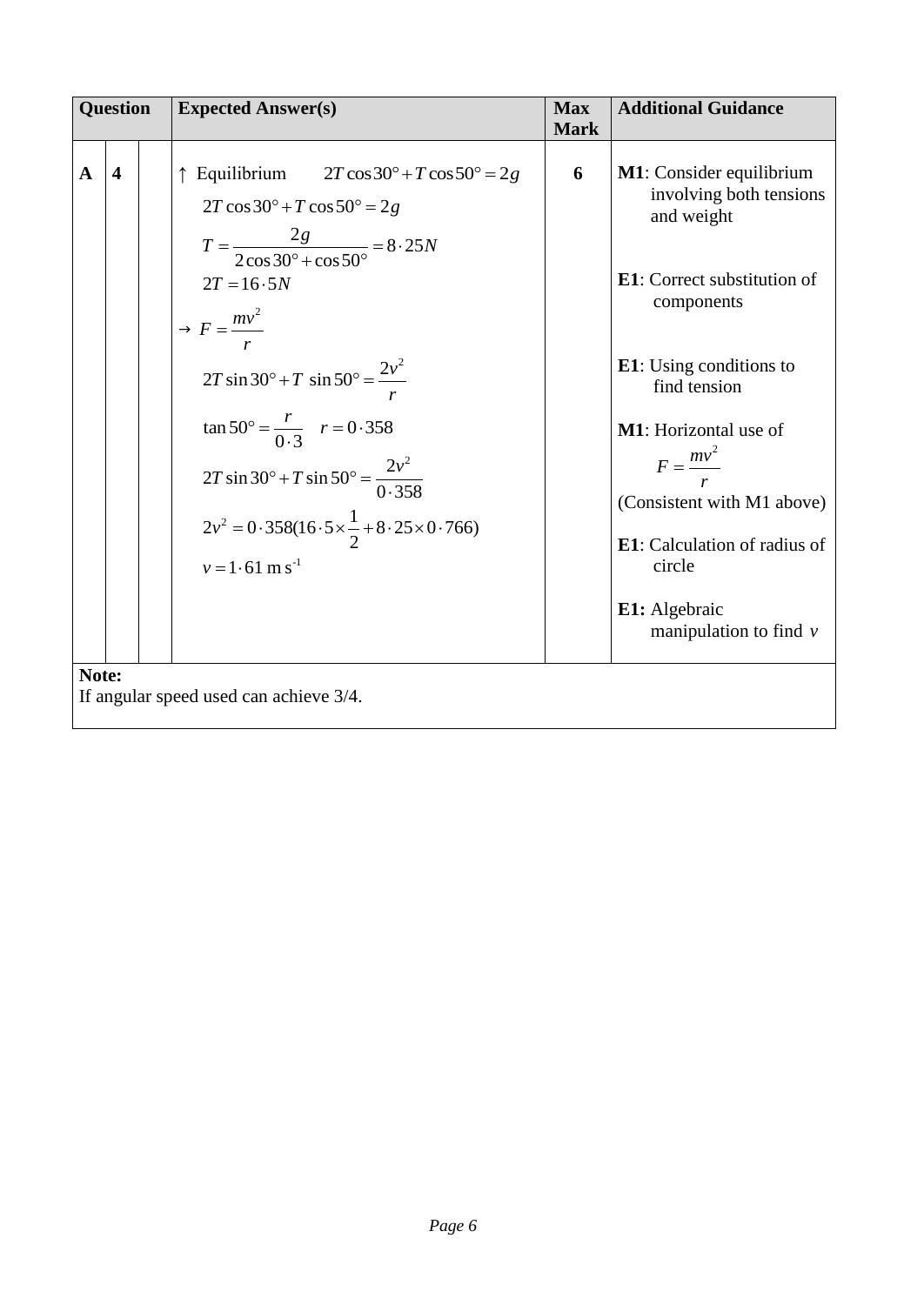| <b>Question</b> |   | <b>Expected Answer(s)</b>                                                                                                                 | <b>Max</b><br><b>Mark</b> | <b>Additional Guidance</b>                                              |
|-----------------|---|-------------------------------------------------------------------------------------------------------------------------------------------|---------------------------|-------------------------------------------------------------------------|
| A               | 5 | Perpendicular to slope: $R = Mg \cos \theta = \frac{4Mg}{5}$<br>Along slope: $F = ma$                                                     | 6                         | M1: Equilibrium<br>perpendicular to slope<br>with equation              |
|                 |   | $-\mu R - Mg \sin \theta = Ma$<br>$\frac{-4Mg}{4\times5}-\frac{3Mg}{5}=Ma$                                                                |                           | <b>M1</b> : $F = ma$ along slope<br>with equation<br>E1: Calculation of |
|                 |   | $a = \frac{-4g}{5}$ (= -7.84)<br>Motion under constant acceleration up slope to<br>rest:<br>$v^2 = u^2 + 2as$                             |                           | acceleration<br>E1: Calculation of                                      |
|                 |   | $0 = u^2 - \frac{8gs}{5}$<br>$s = \frac{5u^2}{8g}$<br>Consider motion down slope: $F = ma$                                                |                           | displacement up slope<br>to rest                                        |
|                 |   | $Mg \sin \theta - \frac{Mg \cos \theta}{4} = Ma$<br>$a = \frac{2g}{5} (= 3.92)$<br>Constant acceleration down slope:<br>$v^2 = u^2 + 2as$ |                           | <b>E1</b> : Calculation of<br>acceleration down<br>slope                |
|                 |   | $4u^2 = \frac{4gs}{5}$<br>$s=\frac{5u^2}{2}$<br>Distance $AC = \frac{5u^2}{g} - \frac{5u^2}{8g} = \frac{35u^2}{8g}$                       |                           | E1: Calculation of<br>displacement down                                 |
|                 |   |                                                                                                                                           |                           | slope and distance $AC$                                                 |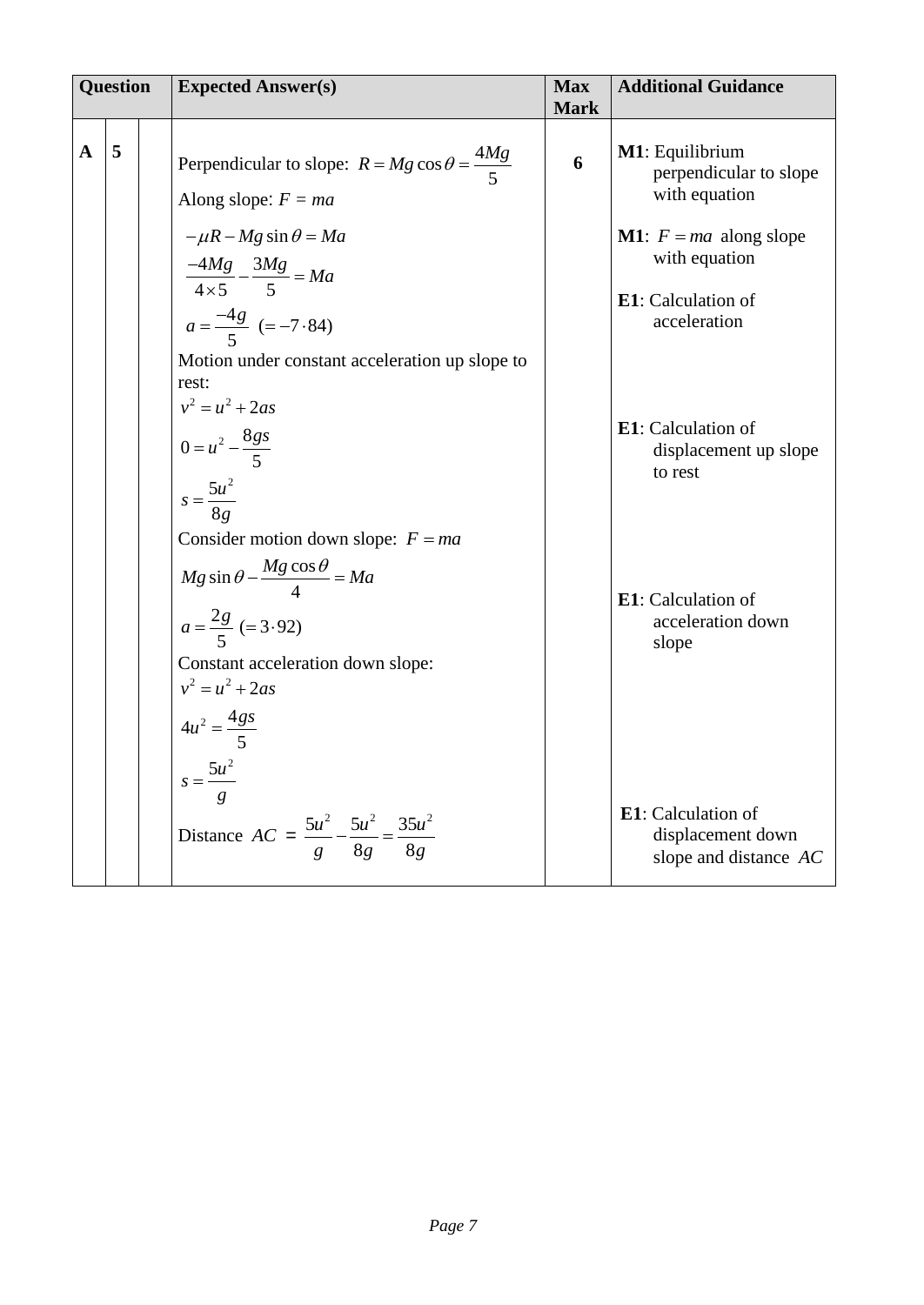|              | <b>Question</b> |  | <b>Expected Answer(s)</b>                                                                                                                                                                                                                                                                                                                              | <b>Max</b><br><b>Mark</b> | <b>Additional Guidance</b>                                                |
|--------------|-----------------|--|--------------------------------------------------------------------------------------------------------------------------------------------------------------------------------------------------------------------------------------------------------------------------------------------------------------------------------------------------------|---------------------------|---------------------------------------------------------------------------|
| $\mathbf{A}$ | 6               |  | <b>Method 1:</b><br>$r_p = \begin{pmatrix} 0 \\ 0 \end{pmatrix}$ $r_s = \begin{pmatrix} 15\cos 45^\circ \\ 15\sin 45^\circ \end{pmatrix}$<br>$v_p = \begin{pmatrix} 20\cos\theta \\ 20\sin\theta \end{pmatrix}$ $v_s = \begin{pmatrix} 0 \\ 10 \end{pmatrix}$                                                                                          | 6                         | <b>M1</b> : Statements of<br>displacements and<br>velocity vectors at 3pm |
|              |                 |  | After time $t^{r_p} = \begin{pmatrix} 0 \\ 0 \end{pmatrix} + t \begin{pmatrix} 20\cos\theta \\ 20\sin\theta \end{pmatrix} = \begin{pmatrix} 20t\cos\theta \\ 20t\sin\theta \end{pmatrix}$<br>$r_s = \begin{pmatrix} 15\cos 45 \\ 15\sin 45 \end{pmatrix} + t \begin{pmatrix} 0 \\ 10 \end{pmatrix} = \begin{pmatrix} 10.6 \\ 10.6 + 10t \end{pmatrix}$ |                           | <b>E1</b> : Statements of<br>displacements after t<br>hours               |
|              |                 |  | At interception $r_p = r_s$<br>$20t\cos\theta = 10.6$ and $20t\sin\theta = 10.6 + 10t$<br>$t = \frac{10.6}{20 \cos \theta}$ $t = \frac{10.6}{20 \sin \theta - 10}$                                                                                                                                                                                     |                           | <b>M1</b> : Equate components                                             |
|              |                 |  | $20\sin\theta - 10 = 20\cos\theta$<br>$\sin \theta - \cos \theta = \frac{1}{2}$                                                                                                                                                                                                                                                                        |                           | <b>E1</b> : Algebraic manipulation                                        |
|              |                 |  | $\sqrt{2} \sin(\theta - 45)^{\circ} = \frac{1}{2}$<br>$\theta = 65.7$ ° $\Rightarrow$ patrol vessel should<br>steer on bearing $024.3^\circ$<br>$t = \frac{10 \cdot 6}{20 \cos 65.7} = 1.28$ hours = 1 hour 17 min                                                                                                                                     |                           | <b>E1</b> : Interpret answer to state<br>bearing of interception          |
|              |                 |  | Interception occurs at 4:17pm                                                                                                                                                                                                                                                                                                                          |                           | E1: Calculation of time                                                   |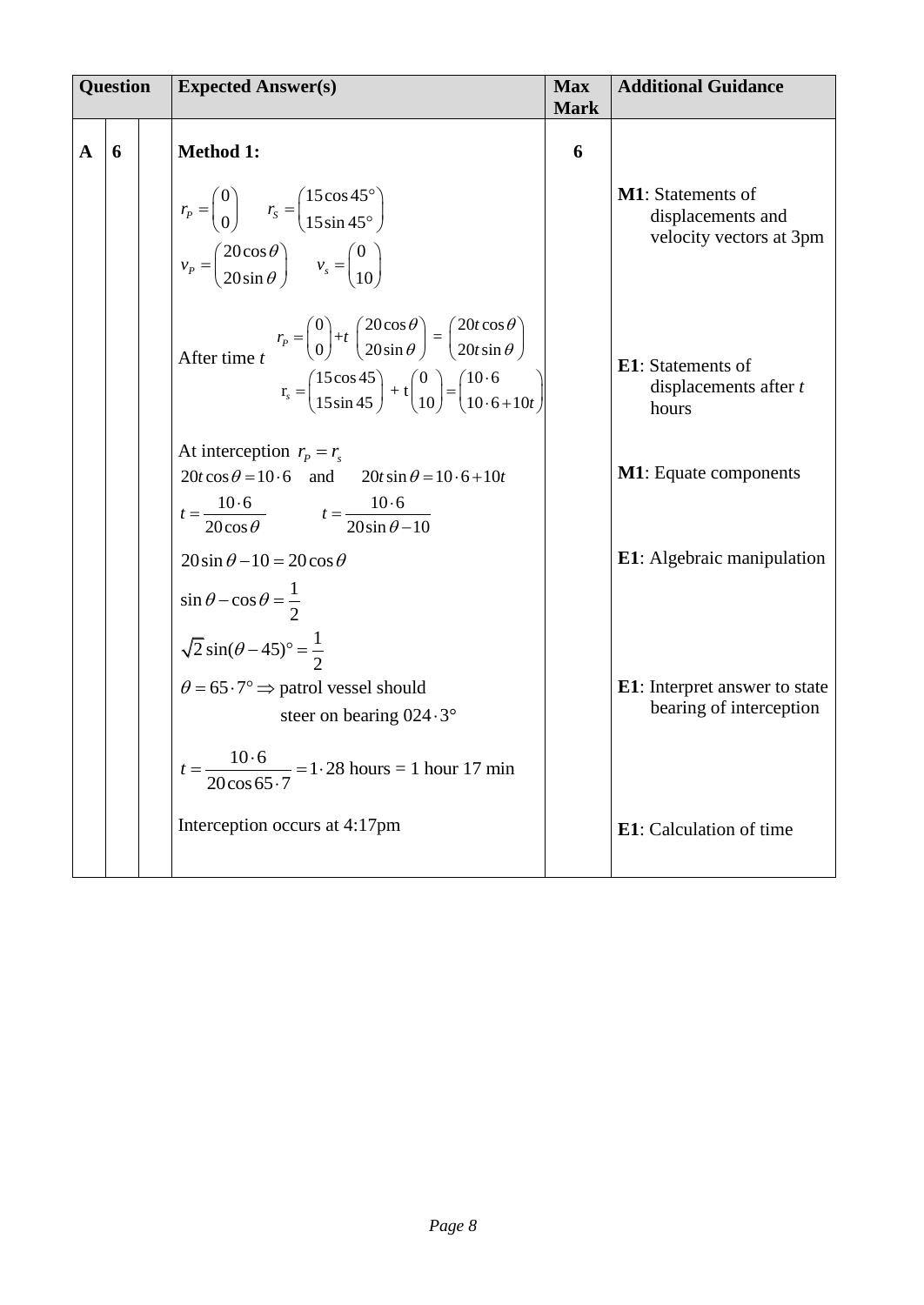|   | <b>Question</b> |  | <b>Expected Answer(s)</b>                                                                  | <b>Max</b><br><b>Mark</b> | <b>Additional Guidance</b>                                           |
|---|-----------------|--|--------------------------------------------------------------------------------------------|---------------------------|----------------------------------------------------------------------|
| A | 6               |  | (cont)                                                                                     |                           |                                                                      |
|   |                 |  | <b>Method 2:</b>                                                                           |                           |                                                                      |
|   |                 |  | $\mu$ <sub>s</sub> must be in the direction <i>PS</i> for interception<br>$p\mathcal{V}_s$ |                           | M1: For interception,<br>relative velocity vector<br>in direction PS |
|   |                 |  | 135<br>$V_p = 20$<br>$V_s = 10$                                                            |                           | M1: Correct diagram<br>annotated                                     |
|   |                 |  |                                                                                            |                           |                                                                      |
|   |                 |  | $\frac{20}{\sin 135} = \frac{10}{\sin \theta}$                                             |                           |                                                                      |
|   |                 |  | $heta = \sin^{-1} \frac{10 \sin 135}{20} = 20.7^{\circ}$                                   |                           | E1: Use of trig                                                      |
|   |                 |  | Patrol vessel must sail $(180 - 155.7) = 24.3$ °                                           |                           | E1: Interpret answer to state<br>direction of interception           |
|   |                 |  | $v^2 = 10^2 + 20^2 - 2 \times 10 \times 20 \times \cos 24.3$                               |                           |                                                                      |
|   |                 |  | $v = 11.6$                                                                                 |                           | E1: Find relative velocity                                           |
|   |                 |  | $t = \frac{15}{11 \cdot 6}$ = 1 hour 17 mins                                               |                           | <b>E1</b> : Calculation of time                                      |
|   |                 |  | Interception occurs at 4:17pm                                                              |                           |                                                                      |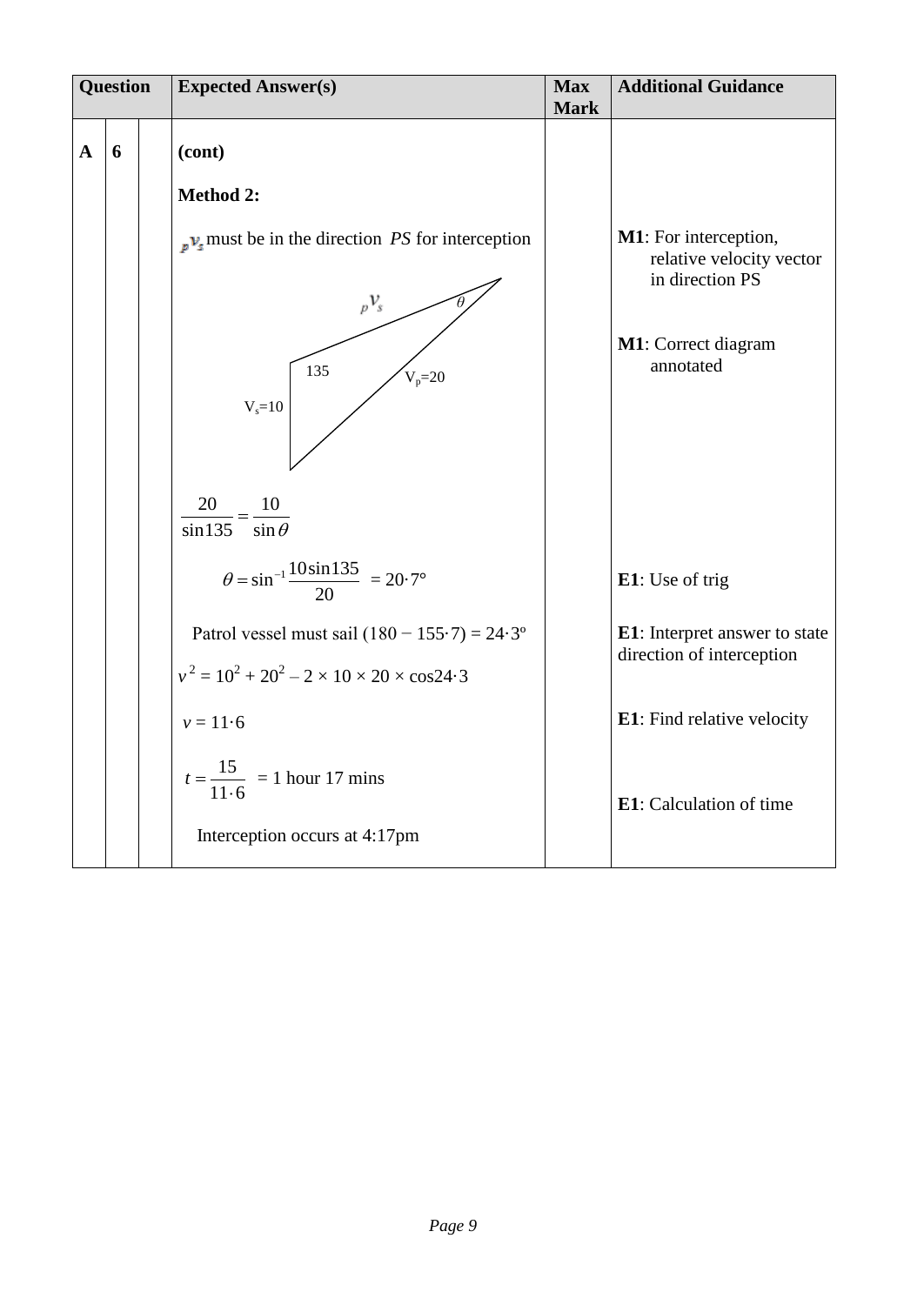| <b>Question</b> |   | <b>Expected Answer(s)</b>                                                                                                                                                                                                                                                                                       | <b>Max</b><br><b>Mark</b> | <b>Additional Guidance</b>                                       |
|-----------------|---|-----------------------------------------------------------------------------------------------------------------------------------------------------------------------------------------------------------------------------------------------------------------------------------------------------------------|---------------------------|------------------------------------------------------------------|
| $\mathbf{A}$    | 6 | (cont)<br><b>Method 3:</b><br>$v_p = \begin{pmatrix} 20\cos\theta \\ 20\sin\theta \end{pmatrix}$ $v_s = \begin{pmatrix} 0 \\ 10 \end{pmatrix}$                                                                                                                                                                  |                           | <b>M1</b> : Statement of condition<br>for interception           |
|                 |   | $v_p v_s = v_p - v_s = \begin{pmatrix} 20 \cos \theta \\ 20 \sin \theta - 10 \end{pmatrix}$<br>$\mathcal{L}_{p}v_{s}$ must be in the direction <i>PS</i> for interception<br>$\begin{pmatrix} 20\cos\theta \\ 20\sin\theta - 10 \end{pmatrix} = k \begin{pmatrix} \cos 45^\circ \\ \sin 45^\circ \end{pmatrix}$ |                           | <b>E1</b> : Expression for relative<br>velocity vector           |
|                 |   | $k\cos 45 = 20\cos \theta$<br>$k \sin 45 = 20 \sin \theta - 10$                                                                                                                                                                                                                                                 |                           | <b>M1</b> : Equate components                                    |
|                 |   | $1 = \frac{20\sin\theta - 10}{20\cos\theta} \Rightarrow 20\cos\theta = 20\sin\theta - 10$<br>$\sin \theta - \cos \theta = \frac{1}{2}$                                                                                                                                                                          |                           | E1: Algebraic manipulation                                       |
|                 |   | $\sqrt{2} \sin(\theta - 45)^{\circ} = \frac{1}{2}$<br>$\theta = 65.7$ ° $\Rightarrow$ patrol vessel should<br>steer on bearing $024.3^{\circ}$                                                                                                                                                                  |                           | <b>E1</b> : Interpret answer to state<br>bearing of interception |
|                 |   | $t = \frac{10.6}{20\cos 65.7} = 1.28$ hours = 1 hour 17 min<br>Interception occurs at 4:17pm                                                                                                                                                                                                                    |                           | <b>E1</b> : Calculation of time                                  |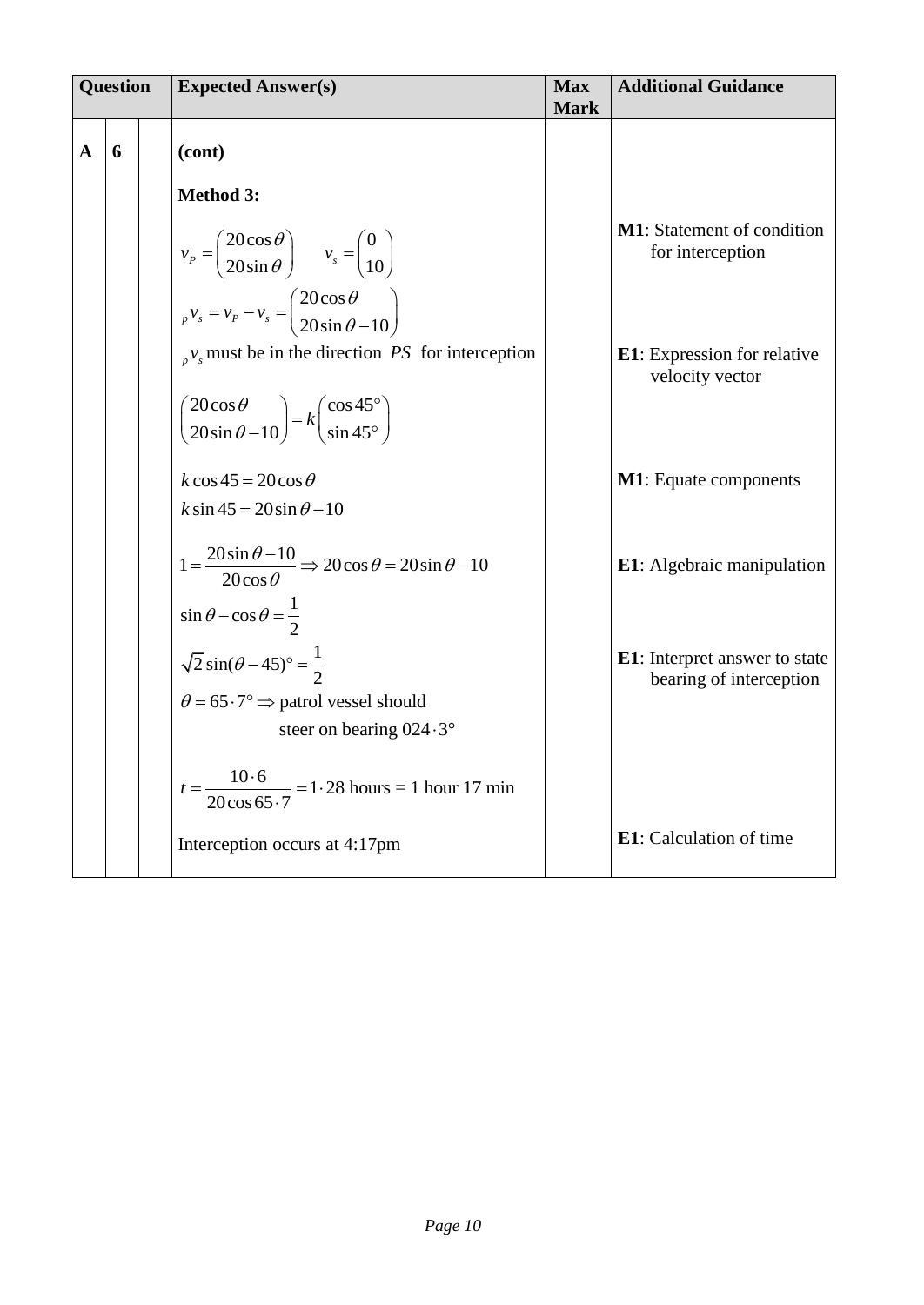| <b>Question</b> |   | <b>Expected Answer(s)</b>                                                                                                                                                                                                                                                                                                                  | <b>Max</b><br><b>Mark</b> | <b>Additional Guidance</b>                                                                                                                                                                                     |
|-----------------|---|--------------------------------------------------------------------------------------------------------------------------------------------------------------------------------------------------------------------------------------------------------------------------------------------------------------------------------------------|---------------------------|----------------------------------------------------------------------------------------------------------------------------------------------------------------------------------------------------------------|
| $\mathbf{A}$    | 7 | $a_L = \frac{1}{9}g$ $a_B = g$<br>$\downarrow$<br>$a_L = g - \frac{1}{9}g = \frac{8g}{9}$<br>$_{B}v_{L}=\int_{B}a_{L}dt=\frac{8g}{9}t+c$<br>$t = 0, v = -3.5$ $\Rightarrow v = \frac{8g}{0}t - 3.5$<br>$_{B}r_{L}=\int_{B}v_{L}dt=\frac{4g}{9}t^{2}-3\cdot 5t+k$<br>$t = 0, r = -1$ $\Rightarrow_B r_L = \frac{4g}{\Omega} t^2 - 3.5t - 1$ | $\overline{7}$            | M1: Find relative<br>acceleration<br><b>M1</b> : Use of calculus to find<br>relative velocity<br>E1: Correct expression for<br>relative velocity<br><b>E1:</b> Correct expression for<br>relative displacement |
|                 |   | $_{B}r_{L}(t) = 0$ when ball hits floor<br>$\frac{4g}{9}t^2-3\cdot 5t-1=0$                                                                                                                                                                                                                                                                 |                           | <b>M1:</b> Statement for<br>conditions when ball<br>hits floor of lift                                                                                                                                         |
|                 |   | $4gt^2-31.5t-9=0$<br>$39.2t^2 - 31.5t - 9 = 0$                                                                                                                                                                                                                                                                                             |                           | <b>E1:</b> Process of calculating<br>time<br><b>E1</b> : Correct answer for time                                                                                                                               |
|                 |   | $t = \frac{31.5 \pm \sqrt{(-31.5)^2 - 4 \times 39.2 \times -9}}{78.4}$<br>$t = 1.03$ or $t = -0.22$<br>$t = 1.03$ seconds (reject negative answer)                                                                                                                                                                                         |                           |                                                                                                                                                                                                                |
|                 |   |                                                                                                                                                                                                                                                                                                                                            |                           |                                                                                                                                                                                                                |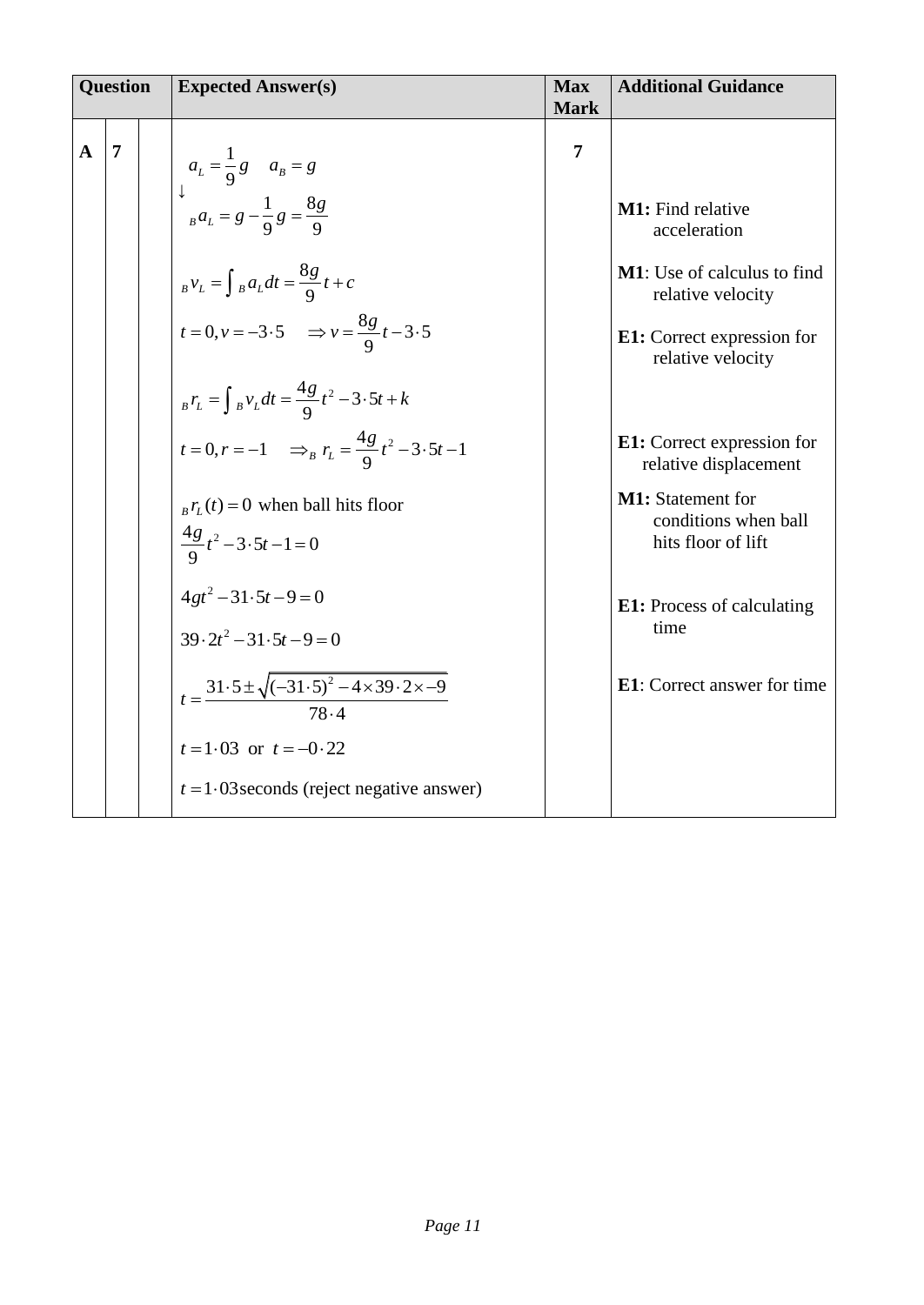| <b>Question</b> |                | <b>Expected Answer(s)</b>                                                                                                                                                               | <b>Max</b><br><b>Mark</b> | <b>Additional Guidance</b>                                                                                 |
|-----------------|----------------|-----------------------------------------------------------------------------------------------------------------------------------------------------------------------------------------|---------------------------|------------------------------------------------------------------------------------------------------------|
| $\mathbf{A}$    | $\overline{7}$ | (cont)                                                                                                                                                                                  |                           |                                                                                                            |
|                 |                | <b>Second solution using relative acceleration</b><br><u>and stuva</u><br>$a_L = \frac{1}{9}g$ $a_B = g$<br>$_{B}a_{L}=g-\frac{1}{9}g=\frac{8g}{9}$<br>$s=1$ $t=-3.5$ $v=-\frac{8g}{9}$ |                           | <b>M1</b> Show understanding<br>of motion under<br>constant relative<br>acceleration                       |
|                 |                | $s = ut + \frac{1}{2}at^2$ $1 = -3.5t + \frac{4g}{0}t^2$<br>$4gt^2-31.5t-9=0$ $39.2t^2-31.5t-9=0$                                                                                       |                           | M1: Find relative<br>acceleration<br>M1:Consider motion<br><b>Lunder</b> constant<br>relative acceleration |
|                 |                | $t = \frac{31.5 \pm \sqrt{(-31.5)^2 - 4 \times 39.2 \times -9}}{78.4}$<br>$t = 1.03$ or $t = -0.22$                                                                                     |                           | E1: <i>stuva</i> and substitution<br>E1: Correct quadratic<br>equation                                     |
|                 |                | $t = 1.03$ seconds (reject negative answer)                                                                                                                                             |                           | <b>E1:</b> Process of calculating<br>time                                                                  |
|                 |                | <b>Alternative solution</b><br>Lift<br>Ball<br>$a = -g$                                                                                                                                 |                           | E1: Correct answer for<br>time                                                                             |
|                 |                | $a=\frac{-g}{9}$<br>$v = -gt + c$<br>$t = 0$ $v = 3.5 \Rightarrow c = 3.5$ $v = \frac{-gt}{9} + k$                                                                                      |                           | M1 Vertical motion of ball<br>and lift separately                                                          |
|                 |                | $r = \frac{-gt^2}{2} + 3.5 + c_2$<br>$t = 0$ $v = 0 \Rightarrow k = 0$                                                                                                                  |                           | <b>E1:</b> Correct expression for<br>displacement of<br>lift/ball after t secs                             |
|                 |                | $t = 0 \t r = 0 \Rightarrow c_2 = 0$<br>$r = \frac{-gt^2}{2} + 3.5$<br>$r = 0 \t r = -1$<br>$t=0$ $r=-1 \Rightarrow k_2=-1$<br>$r = \frac{-gt^2}{18} - 1$                               |                           | <b>E1</b> : Correct expression for<br>displacement of<br>otherafter t secs                                 |
|                 |                | $r_1 = r_2$<br>$\frac{-gt^2}{2} + 3.5t = \frac{-gt^2}{18} - 1 \Longrightarrow 8gt^2 - 63t - 18 = 0$                                                                                     |                           | M1: Equating<br>displacements                                                                              |
|                 |                | $4gt^2-31.5t-9=0$ $39.2t^2-31.5t-9=0$                                                                                                                                                   |                           | E1: Correct quadratic<br>equation                                                                          |
|                 |                | $t = \frac{31.5 \pm \sqrt{(-31.5)^2 - 4 \times 39.2 \times -9}}{78.4}$                                                                                                                  |                           | <b>E1:</b> Process of calculating<br>time                                                                  |
|                 |                | $t=1.03$ or $t=-0.22 \implies$<br>$t = 1.03$ seconds (reject negative answer)                                                                                                           |                           | <b>E1</b> : Correct answer for<br>time                                                                     |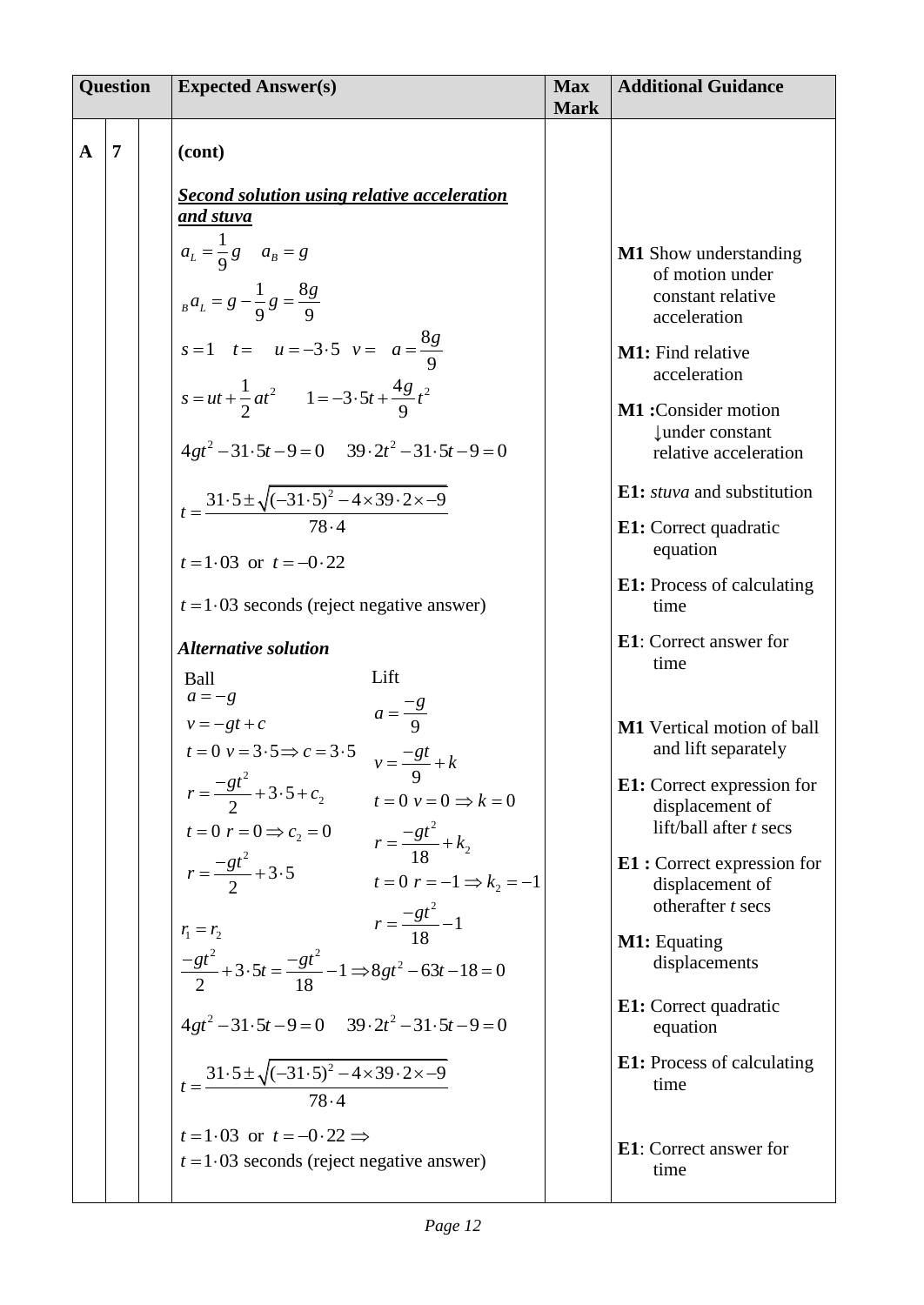| <b>Question</b> |   |            | <b>Expected Answer(s)</b>                                                                                                                                                                                                                                                                                                                                                                                                                                                                                                                                                                                                                                                                                                                                | <b>Max</b><br><b>Mark</b>      | <b>Additional Guidance</b>                                                                                                                                                                                                                                                                                                                                                                                                                                                                                                                                                |
|-----------------|---|------------|----------------------------------------------------------------------------------------------------------------------------------------------------------------------------------------------------------------------------------------------------------------------------------------------------------------------------------------------------------------------------------------------------------------------------------------------------------------------------------------------------------------------------------------------------------------------------------------------------------------------------------------------------------------------------------------------------------------------------------------------------------|--------------------------------|---------------------------------------------------------------------------------------------------------------------------------------------------------------------------------------------------------------------------------------------------------------------------------------------------------------------------------------------------------------------------------------------------------------------------------------------------------------------------------------------------------------------------------------------------------------------------|
| $\mathbf A$     | 8 | (a)<br>(b) | At <i>Q</i> : total energy = $\frac{1}{2}mv^2 = 1.5u^2$<br>At top of circle total energy:<br>$mgh + \frac{1}{2}mv^2$<br>= 3g \times 1 \cdot 8 + $\frac{3}{2}v^2$ = 5 \cdot 4g + $\frac{3}{2}v^2$<br>$1.5u^2 > 5.4g$<br>For complete circles $v > 0$ :<br>$u > \sqrt{\frac{18g}{5}}$ ms <sup>-1</sup><br>Height at any time: $0.9(1-\cos\theta)$<br>At rest (maximum height):<br>Energy = $mgh = 3g \times 0.9(1-\cos\theta)$<br>If $u = 4$ : Energy at $Q = \frac{1}{2} \times 3 \times 4^2 = 24$<br>$24 = 3g \times 0.9(1-\cos\theta)$<br>$\cos \theta = 0.093$<br>$\theta = 84.7^\circ$<br>Angle of oscillation = $169.4^{\circ}$<br>Maximum tension when $\theta = 0$<br>$T-3g=\frac{mv^2}{r}$<br>$T = 3g + \frac{3 \times 4^2}{0.9} = 82.7 \text{N}$ | $\mathbf{3}$<br>$\overline{7}$ | M1: Consideration of<br>conservation of energy.<br><b>E1</b> : Correct statements of<br>energy at bottom and<br>top of circle<br><b>M1</b> : For complete circles<br>$v > 0$ and find u<br><b>M1:</b> General expression for<br>height at any time<br><b>M1</b> : Energy when rod is at<br>rest<br><b>E1</b> : Equate this with energy<br>vertically below P<br><b>E1</b> : Solve trig equation to<br>find angle of oscillation<br><b>M1</b> : Understanding of<br>maximum tension<br>(stated or implied)<br><b>M1:</b> Use of $F = \frac{mv^2}{m}$<br>E1: Calculation of |
|                 |   |            |                                                                                                                                                                                                                                                                                                                                                                                                                                                                                                                                                                                                                                                                                                                                                          |                                | Tension                                                                                                                                                                                                                                                                                                                                                                                                                                                                                                                                                                   |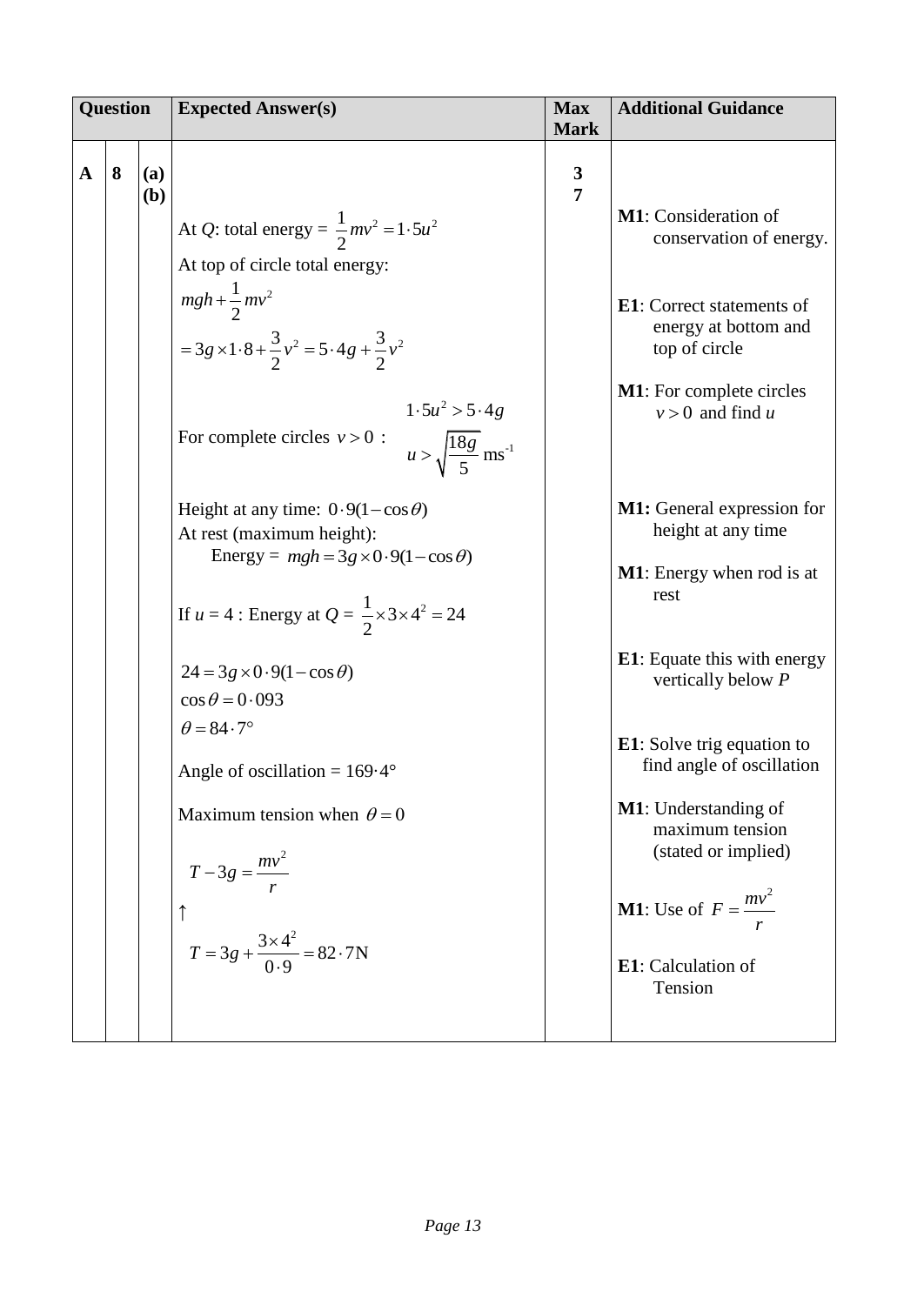| <b>Question</b> |                  |     | <b>Expected Answer(s)</b>                                                                                                                                                                                          | <b>Max</b><br><b>Mark</b>               | <b>Additional Guidance</b>                                                             |
|-----------------|------------------|-----|--------------------------------------------------------------------------------------------------------------------------------------------------------------------------------------------------------------------|-----------------------------------------|----------------------------------------------------------------------------------------|
| $\mathbf{A}$    | 9                | (a) | (i)<br>(ii)                                                                                                                                                                                                        | $\mathbf{3}$<br>$\overline{\mathbf{3}}$ |                                                                                        |
|                 |                  |     | $v = \int a dt = \int 13 \left( \frac{3}{8} - \frac{t}{16} \right) dt = 13 \left( \frac{3}{8}t - \frac{t^2}{32} \right) + c$                                                                                       |                                         | <b>M1:</b> Integration to find<br>expression for velocity                              |
|                 |                  |     | $t=0, 0=0 \Rightarrow c=0$<br>$v = 13\left(\frac{3}{8}t - \frac{t^2}{32}\right)$                                                                                                                                   |                                         | <b>E1:</b> Substitution and correct<br>expression                                      |
|                 |                  |     | $t = \frac{5}{2}$ : $v = 13 \left  \frac{3}{8} \times \frac{5}{2} - \frac{\left(\frac{5}{2}\right)^2}{32} \right  = 9.65 \text{ ms}^{-1}$                                                                          |                                         | <b>E1:</b> Substitute for $t$ and<br>correct answer for<br>speed                       |
|                 |                  |     | $\rightarrow$ : $R = 9.65 \cos 25^\circ \times t$<br>$\hat{\Gamma}: s = ut + \frac{1}{2}at^2$                                                                                                                      |                                         | M1:Consider motion<br>horizontally and<br>vertically with<br>substitution              |
|                 |                  |     | $0 = 9.65 \sin 25^\circ \times t - \frac{1}{2}gt^2$                                                                                                                                                                |                                         | <b>E1:</b> Value of $t$                                                                |
|                 |                  |     | $t(4.08-4.9t)=0$<br>$t = 0$ or $t = 0.83$<br>$\rightarrow$ : $R = 9.65 \cos 25^\circ \times 0.83 = 7.26$ metres                                                                                                    |                                         | E1: Value of $R$                                                                       |
|                 |                  |     |                                                                                                                                                                                                                    |                                         |                                                                                        |
| $\mathbf{A}$    | $\boldsymbol{9}$ | (b) | (i)<br>(ii)                                                                                                                                                                                                        | $\frac{3}{2}$                           |                                                                                        |
|                 |                  |     | $\rightarrow$ 7.51 = 10.2cos $\theta \times t$ $t = \frac{7.51}{10.2 \cos \theta}$<br>$\hat{\Gamma}: s = ut + \frac{1}{2}t^2$                                                                                      |                                         | <b>M1:</b> Consider motion $\rightarrow$ and<br>expression for t                       |
|                 |                  |     | $0 = \frac{10 \cdot 2 \sin \theta \times 7 \cdot 51}{10 \cdot 2 \cos \theta} - \frac{g}{2} \left( \frac{7 \cdot 51}{10 \cdot 2 \cos \theta} \right)^2$<br>$7.51 \tan \theta - 2.656$ sec <sup>2</sup> $\theta = 0$ |                                         | <b>M1:</b> Consider motion<br>vertically with this<br>value of $t$ and<br>substitution |
|                 |                  |     | $7.51\tan\theta - 2.656 \tan^2\theta - 2.656 = 0$                                                                                                                                                                  |                                         | <b>E1:</b> Solution of trig                                                            |
|                 |                  |     | $\tan \theta = 2.41$ or $\tan \theta = 0.41$                                                                                                                                                                       |                                         | equation to give 2<br>angles of projection                                             |
|                 |                  |     | $\theta = 67.2^{\circ}$ $\theta = 22.3^{\circ}$                                                                                                                                                                    |                                         |                                                                                        |
|                 |                  |     | $\hat{\Gamma}: v^2 = u^2 + 2as$<br>$s = 4.51$ or $s = 0.76m$                                                                                                                                                       |                                         | <b>E1:</b> Find two possible<br>heights                                                |
|                 |                  |     | Athlete cannot jump $4.51$ m vertically $\Rightarrow$<br>Take-off angle $\approx 22.3^\circ$                                                                                                                       |                                         | <b>E1:</b> Explanation of answer                                                       |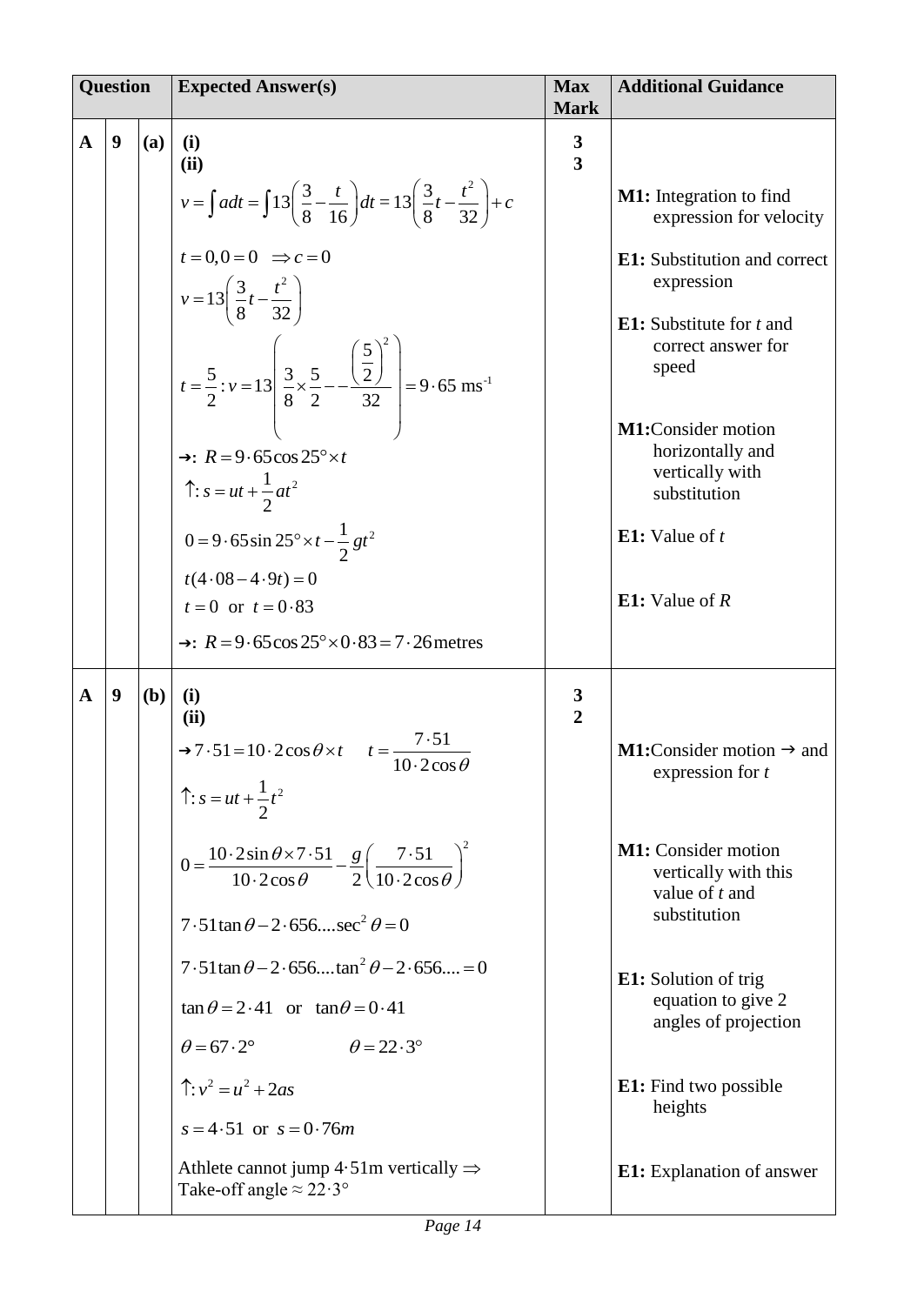| <b>Question</b> |   | <b>Expected Answer(s)</b>                                                                                                                              | <b>Max</b><br><b>Mark</b> | <b>Additional Guidance</b>                                         |
|-----------------|---|--------------------------------------------------------------------------------------------------------------------------------------------------------|---------------------------|--------------------------------------------------------------------|
| $\mathbf{A}$    | 9 | $(b)$ (cont)                                                                                                                                           |                           |                                                                    |
|                 |   | <b>Method 2:</b>                                                                                                                                       |                           |                                                                    |
|                 |   | $\rightarrow 7.51 = 10.2 \cos \theta \times t \quad t = \frac{7.51}{10.2 \cos \theta}$                                                                 |                           | <b>M1:</b> Consider motion $\rightarrow$ and<br>expression for $t$ |
|                 |   | $\hat{ }$ : $s = ut + \frac{1}{2}t^2$                                                                                                                  |                           |                                                                    |
|                 |   | $0 = \frac{10 \cdot 2 \sin \theta \times 7 \cdot 51}{10 \cdot 2 \cos \theta} - \frac{g}{2} \left( \frac{7 \cdot 51}{10 \cdot 2 \cos \theta} \right)^2$ |                           | <b>M1:</b> Consider motion<br>vertically with this                 |
|                 |   | $\frac{7.51\sin\theta}{\cos\theta} - \frac{2.656}{\cos^2\theta} = 0 \qquad [\times \cos^2\theta]$                                                      |                           | value of $t$ and<br>substitution                                   |
|                 |   | $7.51\sin\theta\cos\theta - 2.656 = 0$                                                                                                                 |                           |                                                                    |
|                 |   | $3.755\sin 2\theta - 2.656 = 0$                                                                                                                        |                           | <b>E1:</b> Solution of trig<br>equation to give 2                  |
|                 |   | $\sin 2\theta = 0.707$                                                                                                                                 |                           | angles of projection                                               |
|                 |   | $2\theta = 45.02$ $2\theta = 134.976$                                                                                                                  |                           |                                                                    |
|                 |   | $\theta = 22.5^{\circ}$ $\theta = 67.5^{\circ}$                                                                                                        |                           |                                                                    |
|                 |   | $\hat{ }$ : $v^2 = u^2 + 2as$                                                                                                                          |                           | <b>E1:</b> Find two possible                                       |
|                 |   | $s = 4.51$ or $s = 0.76m$                                                                                                                              |                           | heights                                                            |
|                 |   | Athlete cannot jump $4.51$ m vertically $\Rightarrow$<br>Take-off angle $\approx 22.5^{\circ}$                                                         |                           | <b>E1:</b> Explanation of answer                                   |
|                 |   | Method 3 (equation of a trajectory):                                                                                                                   |                           |                                                                    |
|                 |   | $y = x \tan \theta - \frac{gx^2}{2u^2 \cos^2 \theta}$                                                                                                  |                           | M1:Consider equation of<br>trajectory.                             |
|                 |   | $0 = 7.51 \tan \theta - \frac{g(7.51^2)}{2(10.2^2) \cos^2 \theta}$                                                                                     |                           | <b>E1:</b> When $y = 0$ $x = 7.51$<br>and $u = 10 \cdot 2$ arrange |
|                 |   | $7.51 \tan \theta - 2.656$ sec <sup>2</sup> $\theta = 0$                                                                                               |                           | in suitable form and<br>prepare to solve                           |
|                 |   | $7.51 \tan \theta - 2.656 \dots \tan^2 \theta - 2.656 \dots = 0$                                                                                       |                           |                                                                    |
|                 |   | $\tan \theta = 2.41$ or $\tan \theta = 0.41$                                                                                                           |                           | <b>E1:</b> Solution of trig                                        |
|                 |   | $\theta = 67.2^\circ$<br>$\theta = 22.3^{\circ}$                                                                                                       |                           | equation to give 2<br>angles of projection                         |
|                 |   | $\hat{\Gamma}: v^2 = u^2 + 2as$                                                                                                                        |                           | E1: Find two possible                                              |
|                 |   | $s = 4.51$ or $s = 0.76m$                                                                                                                              |                           | heights                                                            |
|                 |   | Athlete cannot jump $4.51$ m vertically $\Rightarrow$<br>Take-off angle $\approx 22.3^\circ$                                                           |                           | E1: Explanation of answer                                          |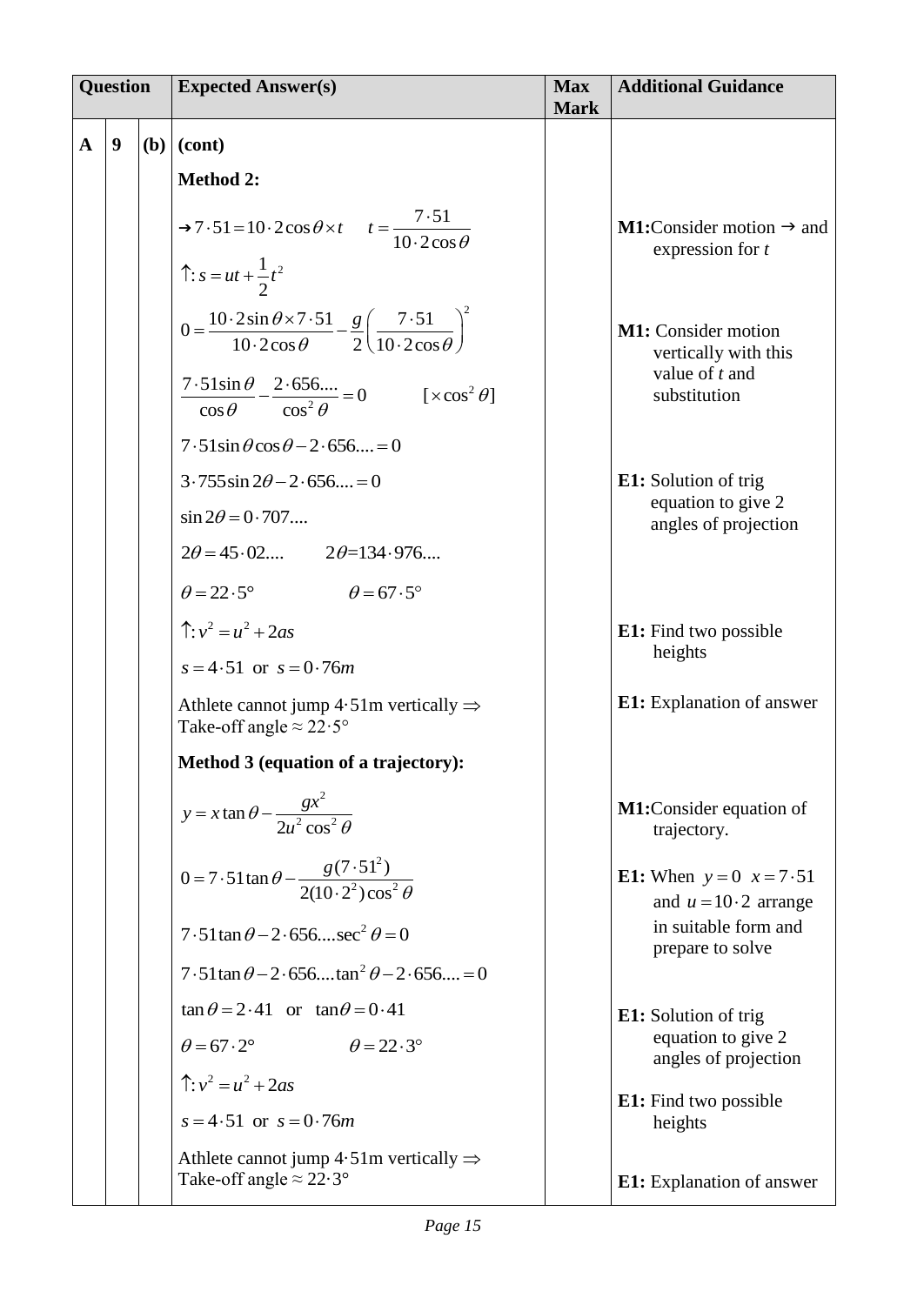| <b>Question</b> |    | <b>Expected Answer(s)</b>                                                                                                                                                         | <b>Max</b><br><b>Mark</b> | <b>Additional Guidance</b>                                                                                                        |
|-----------------|----|-----------------------------------------------------------------------------------------------------------------------------------------------------------------------------------|---------------------------|-----------------------------------------------------------------------------------------------------------------------------------|
| $\mathbf A$     | 10 | $F = \frac{kmg}{v}$<br>$\frac{kmg}{v} - mg = mv \frac{dv}{dx}$                                                                                                                    | $\frac{2}{8}$             | <b>M1</b> : $F = \frac{P}{v}$ Connect<br>power and force and<br>substitution.                                                     |
|                 |    | $v^2 \frac{dv}{dx} = g(k-v)$<br>$\int \frac{v^2}{k-v} dv = \int g dx$<br>$\frac{-v^2}{2} - kv - k^2 \ln  k - v  = gx + C$                                                         |                           | <b>E1</b> : $F = ma$ and using<br>$a = v \frac{dv}{dx}$<br>M1: Integration to find<br>displacement and<br>separation of variables |
|                 |    | $x=0$ $v=0:-\frac{1}{2}(0^2)-k(0)-k^2 \ln  k-0 =0+C$<br>$\Rightarrow C = -k^2 \ln  k $                                                                                            |                           | <b>E1</b> : Process of Integration                                                                                                |
|                 |    | $gx = k^2 \ln \left  \frac{k}{k - v} \right  - kv - \frac{1}{2}v^2$<br>At height <i>h</i> : $v = u \Rightarrow gh = k^2 \ln \left  \frac{k}{k - u} \right  - ku - \frac{1}{2}u^2$ |                           | E1: Substitution and<br>simplification<br>E1: Final substitution and<br>expression processed                                      |
|                 |    | $mgh + \frac{1}{2}mu^2 = mk^2 \ln \left  \frac{k}{k-u} \right  - mku - \frac{mu^2}{2} + \frac{mu^2}{2}$<br>$= m \left[k^2 \ln \left \frac{k}{k-u}\right  - ku\right]$             |                           | <b>M1</b> : Work done = Change<br>of energy<br>E1: Algebraic manipulation                                                         |
|                 |    | $\left\lfloor \frac{m\left[k^2 \ln \left \frac{k}{k-u}\right  - ku\right]}{mkg} \right\rfloor = \frac{k}{g} \ln \left\lfloor \frac{k}{k-u} \right\rfloor - \frac{u}{g}$           |                           | <b>M1</b> : Time = $\frac{\text{Work}}{\text{Power}}$<br>E1: Final manipulation                                                   |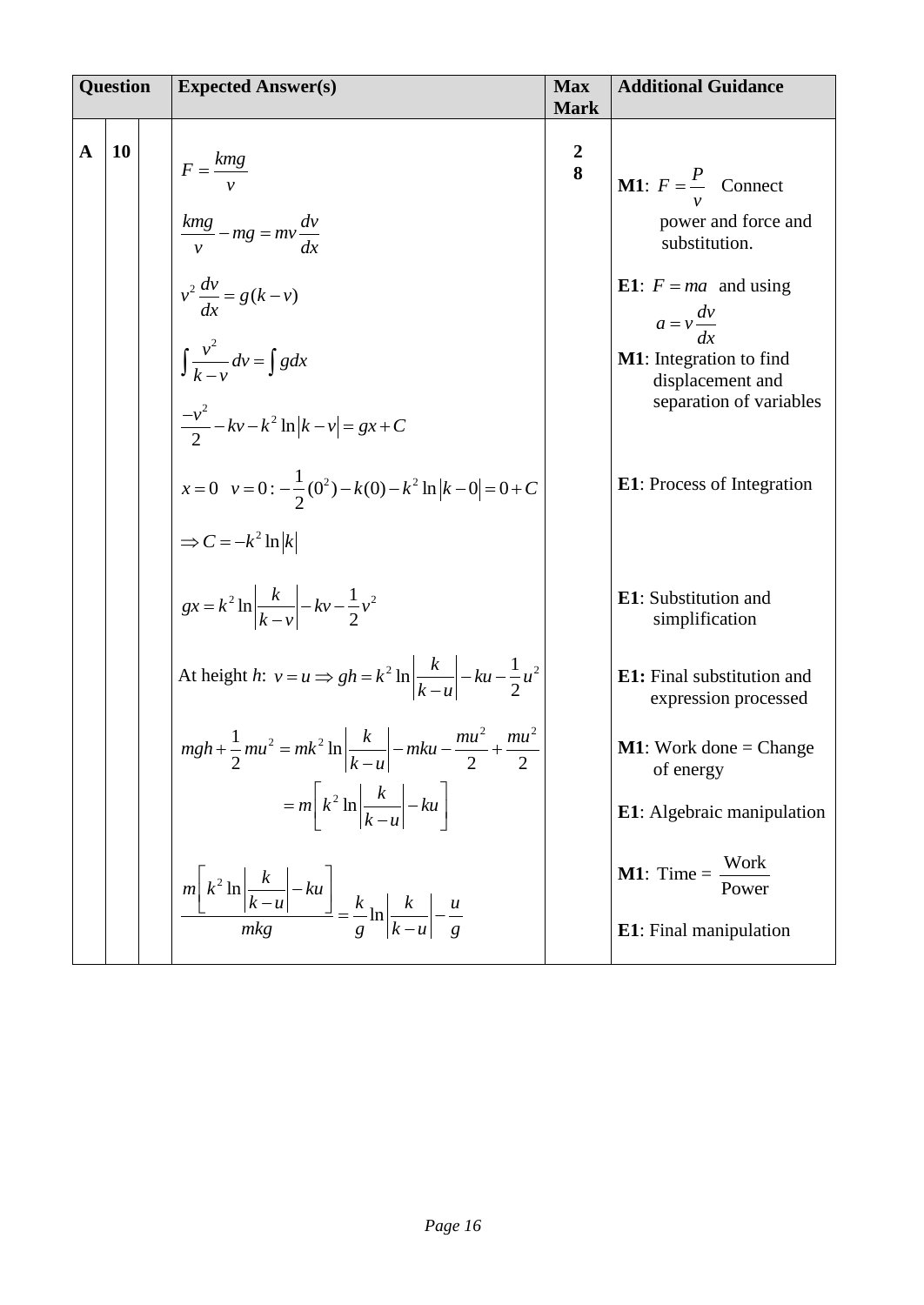| <b>Question</b> |    | <b>Expected Answer(s)</b>                                                                                                                        | <b>Max</b><br><b>Mark</b> | <b>Additional Guidance</b> |
|-----------------|----|--------------------------------------------------------------------------------------------------------------------------------------------------|---------------------------|----------------------------|
| A               | 10 | (cont)                                                                                                                                           |                           |                            |
|                 |    | <b>Alternative for last 2 marks:</b><br>Work done $=$<br>$\int_{0}^{T} Fvdt = \int_{0}^{T} \frac{kmg}{v} \times vdt = \int_{0}^{T} kmgdt = kmgT$ |                           |                            |
|                 |    | $kmgT = \frac{1}{2}mu^2 + mgh$<br>$=\frac{1}{2}mu^{2}+m(k^{2}\ln\left \frac{k}{k-u}\right -ku-\frac{1}{2}u^{2})$                                 |                           |                            |
|                 |    | $T = \frac{k}{g} \ln \left  \frac{k}{k-u} \right  - \frac{u}{g}$                                                                                 |                           |                            |

[*END OF SECTION A*]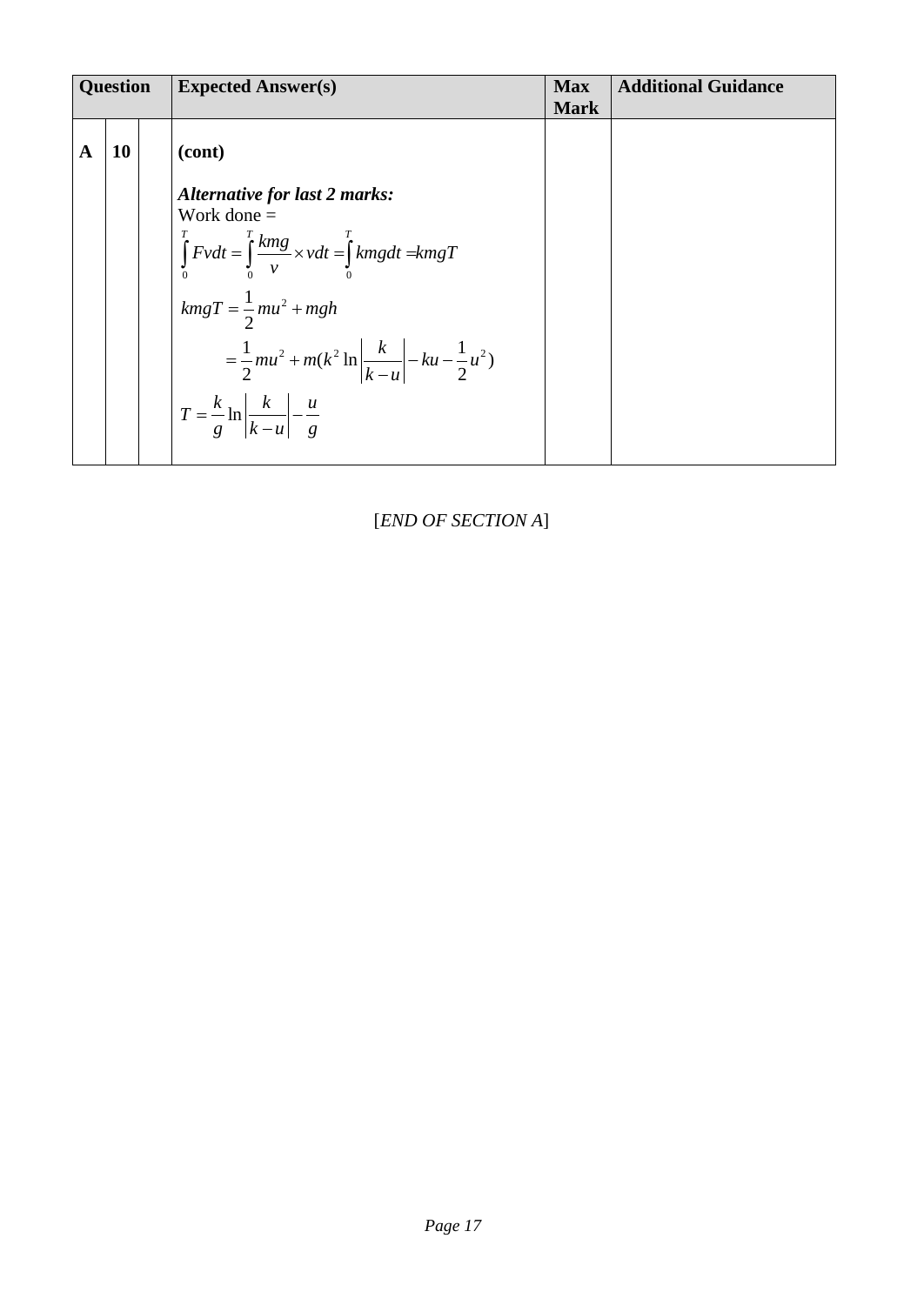#### **Question Expected Answer(s) Max Mark Additional Guidance B 1**  $y = 2x\sqrt{x-1}$  $\frac{dy}{dx} = 2x \cdot \frac{d}{dx}(\sqrt{x-1}) + \sqrt{x-1} \times \frac{d}{dx}(2x)$  $\frac{dy}{dx} = 2x \cdot \frac{d}{dx}(\sqrt{x-1}) + \sqrt{x-1} \times \frac{d}{dx}$  $(x-1)$ 1 2x.  $\frac{1}{2}(x-1)^{-\frac{1}{2}} + \sqrt{x-1} \times 2$  $= 2x.\frac{1}{2}(x-1)^{-\frac{1}{2}} + \sqrt{x-1} \times 2$ Gradient given by *dy dx* when  $x = 10$ , Gradient =  $10.(9)$  $10.(9)^{-\frac{1}{2}} + \sqrt{9} \times 2$ 28 3  $=$ **4 1** product rule **1** first correct term **1** second correct term **1** evaluation (accept decimal equivalent to minimum of 3 sf)  $B \mid 2 \mid (a)$  $4 -7 6$  $3 \t 9 \t -1$  $5 \t 1 \t 1$  $A + B = k$  $\begin{pmatrix} 4 & -7 & 6 \end{pmatrix}$  $+ B = \begin{pmatrix} 4 & -7 & 6 \\ k-3 & 9 & -1 \\ 5 & 1 & 1 \end{pmatrix}$ **1 1** evaluation **B**  $\begin{bmatrix} 2 & | & \\ 0 & | & \\ \end{bmatrix}$  det  $A = 1 \begin{bmatrix} 0 & -1 & \\ & 0 & -1 \\ \end{bmatrix}$   $\begin{bmatrix} 2 & | & \\ & -2 & | & \\ & -2 & | & \\ \end{bmatrix}$ det  $A = 1 \begin{vmatrix} 0 & -1 \\ 3 & 0 \end{vmatrix}$  -3 $\begin{vmatrix} k & -1 \\ 5 & 0 \end{vmatrix}$  +4  $\begin{vmatrix} 0 & -1 \\ 3 & 0 \end{vmatrix}$  -3  $\begin{vmatrix} k & -1 \\ 5 & 0 \end{vmatrix}$  +4  $\begin{vmatrix} k & 0 \\ 5 & 3 \end{vmatrix}$  $A = 1 \begin{vmatrix} 0 & -1 \\ 0 & 0 \end{vmatrix} - 3 \begin{vmatrix} k & -1 \\ 0 & 0 \end{vmatrix} + 4 \begin{vmatrix} k \\ 0 & 0 \end{vmatrix}$  $=1\begin{vmatrix} 0 & -1 \\ 2 & 0 \end{vmatrix}$   $-3\begin{vmatrix} k & -1 \\ 5 & 0 \end{vmatrix}$  +4 $\begin{vmatrix} k \\ 5 \end{vmatrix}$  $= 1(0 + 3) - 3(0 + 5) + 4(3k - 0)$  $= 12k - 12$ **2 1** form of determinant 1 evaluation  $\mathbf{B}$  | 2 | (c)  $3 -10$  2  $\binom{3}{2}$  2 -6  $3 \begin{bmatrix} 3 & -10 & 2 \\ 3 & 9 & 0 \end{bmatrix}$   $\begin{bmatrix} 3 & 2 & -0 \\ 1 & 1 & -2 \end{bmatrix}$  $BC = \begin{pmatrix} -3 & 9 & 0 \\ 0 & -2 & 1 \end{pmatrix} \begin{pmatrix} 1 & 1 & -2 \\ 2 & 2 & -1 \end{pmatrix}$  $\begin{pmatrix} 3 & -10 & 2 \end{pmatrix} \begin{pmatrix} 3 & 2 & -6 \end{pmatrix}$  $= \begin{pmatrix} 3 & -10 & 2 \\ -3 & 9 & 0 \\ 0 & -2 & 1 \end{pmatrix} \begin{pmatrix} 3 & 2 & -6 \\ 1 & 1 & -2 \\ 2 & 2 & -1 \end{pmatrix}$ 3 0 0 0 3 0 0 0 3  $=\begin{pmatrix} 3 & 0 & 0 \\ 0 & 3 & 0 \\ 0 & 0 & 3 \end{pmatrix}$ **1 1** evaluation **B**  $|2 \cdot |(d)| BC = 3I$ .  $B = 3C^{-1}$  or  $C = 3B^{-1}$ **2 1** identity matrix connection or mention of inverse **1** relationship correct

#### **Section B (Mathematics for Applied Mathematics)**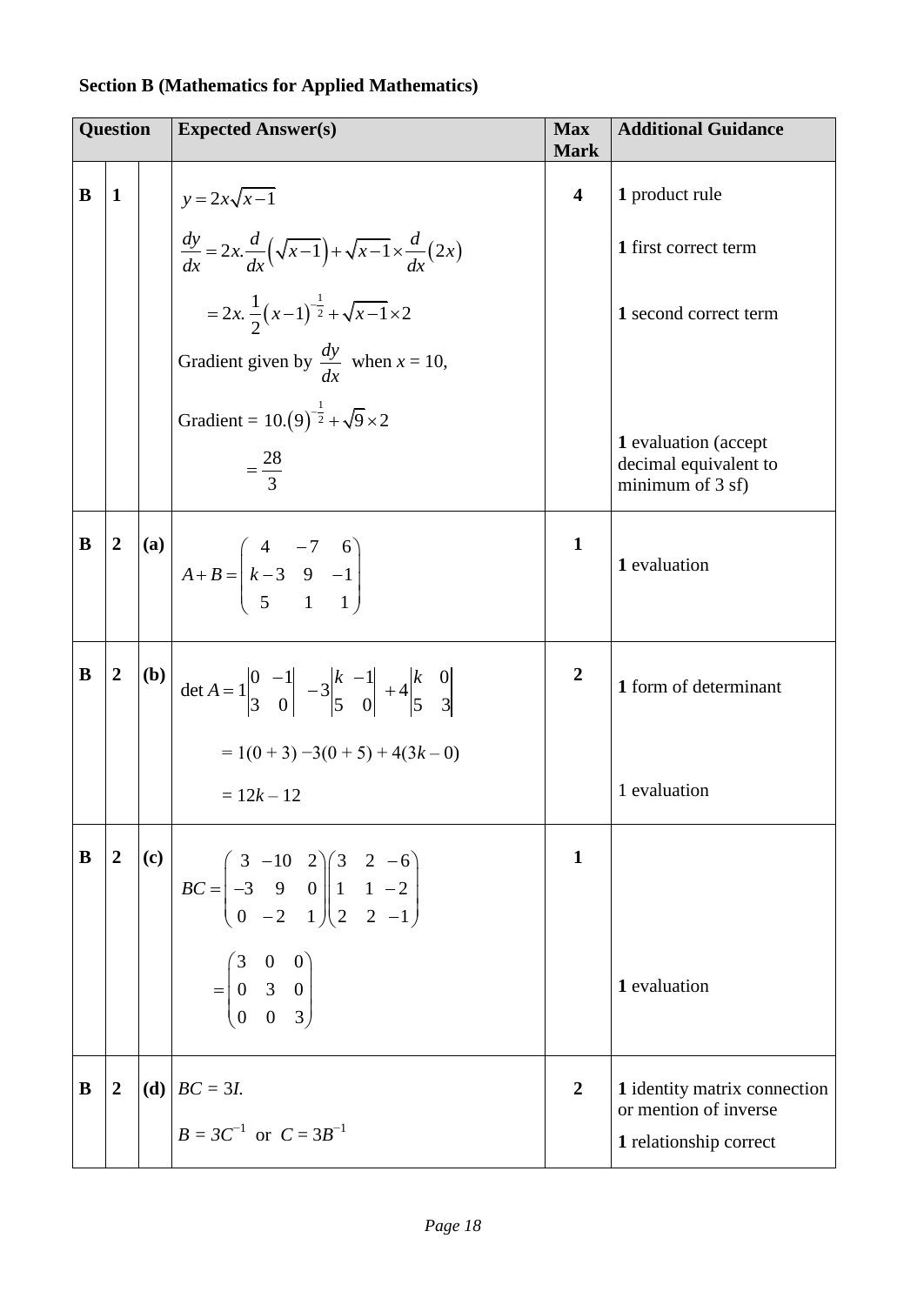| <b>Question</b> |   | <b>Expected Answer(s)</b>                                                                            | <b>Max</b><br><b>Mark</b> | <b>Additional Guidance</b>            |
|-----------------|---|------------------------------------------------------------------------------------------------------|---------------------------|---------------------------------------|
| B               | 3 | $I = \int x \sin 3x dx$                                                                              | 5                         |                                       |
|                 |   | $u = x$ $dv = \sin 3x$<br>$du = 1$ $v = \int \sin 3x dx$                                             |                           | 1 evidence of integration by<br>parts |
|                 |   | $=\frac{-1}{3}\cos 3x$                                                                               |                           | 1 correct choice of $u$ , $dv$        |
|                 |   | $I = x.\frac{-1}{3}\cos 3x - \int 1.\frac{-1}{3}\cos 3x dx$                                          |                           | 1 correct substitution                |
|                 |   | $=\frac{-x}{3}\cos 3x+\frac{1}{3}\int \cos 3x dx$                                                    |                           |                                       |
|                 |   | $=\frac{-x}{3}\cos 3x+\frac{1}{9}\sin 3x$                                                            |                           | 1 final integration correct           |
|                 |   | $I_0^{2\pi} = \left[\frac{-x}{3}\cos 3x + \frac{1}{9}\sin 3x\right]_0^{2\pi}$                        |                           |                                       |
|                 |   | $=\left[\frac{-2\pi}{3}\cos 6\pi + \frac{1}{9}\sin 6\pi\right] - \left[0 + \frac{1}{9}\sin 0\right]$ |                           |                                       |
|                 |   | $=\frac{-2\pi}{3}$                                                                                   |                           | 1 evaluation                          |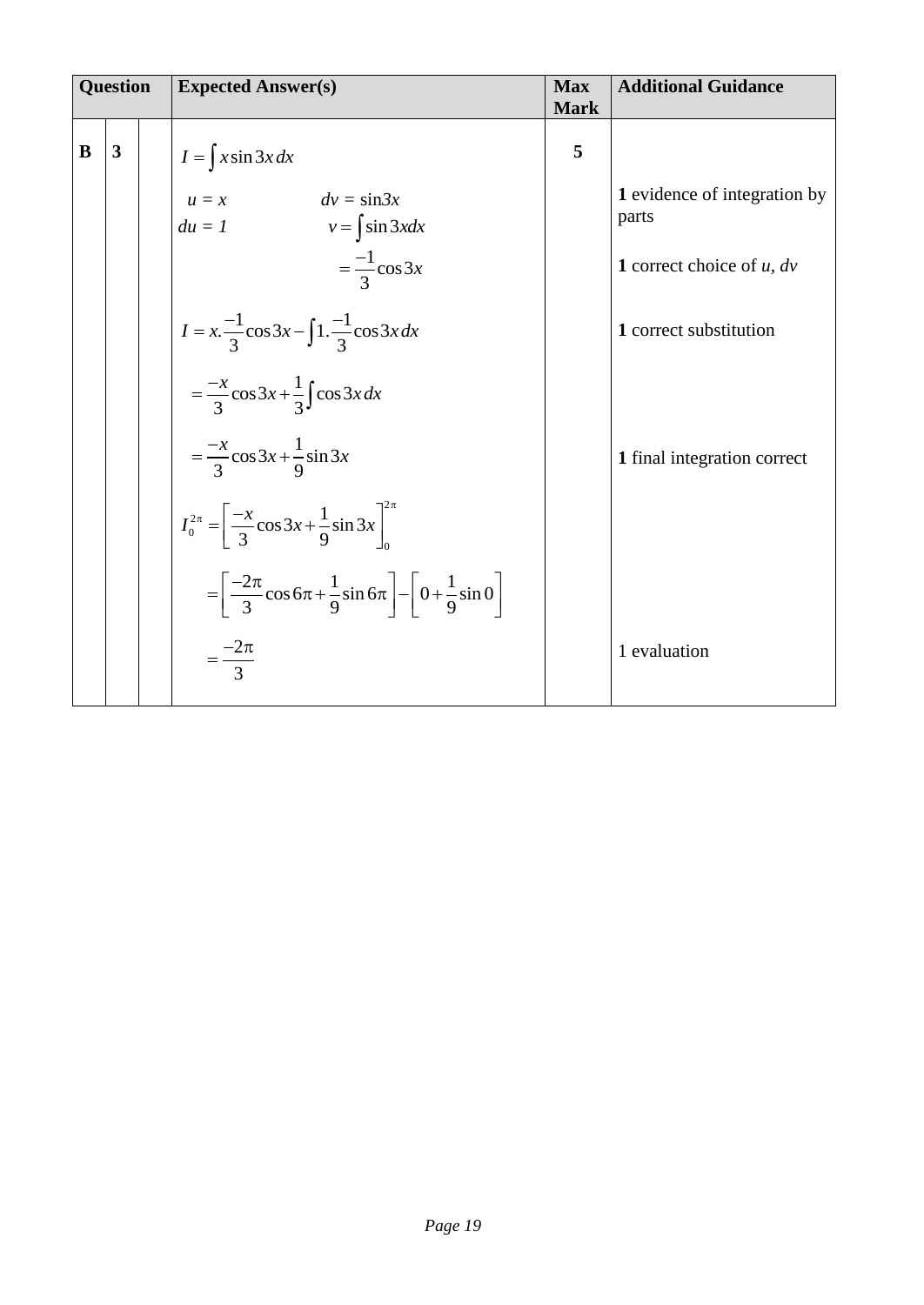|   | <b>Question</b>         |     | <b>Expected Answer(s)</b>                                                                                                         | <b>Max</b><br><b>Mark</b> | <b>Additional Guidance</b>                                                                                       |
|---|-------------------------|-----|-----------------------------------------------------------------------------------------------------------------------------------|---------------------------|------------------------------------------------------------------------------------------------------------------|
| B | $\overline{\mathbf{4}}$ |     | $\sum_{n=1}^{\infty} 3r^2 = 3 \sum_{n=1}^{\infty} r^2$<br>using $\sum_{r=1}^{n} r^2 = \frac{n(n+1)(2n+1)}{6}$ *                   | $\overline{2}$            |                                                                                                                  |
|   |                         |     | $3\sum_{n=1}^{80} r^2 = 3\left(\frac{80(81)(2\cdot 80+1)}{6}\right)$                                                              |                           | 1 correct substitution into *                                                                                    |
|   |                         |     | $= 521,640$                                                                                                                       |                           | 1 evaluation (using<br>incorrect formula – this<br>mark available if of<br>equivalent difficulty eg              |
|   |                         |     |                                                                                                                                   |                           | $\sum_{1}^{n} r^2 = \left(\frac{n(n+1)}{2}\right)^2$                                                             |
| B | 5                       | (a) | $(e^{x}+2)^{4}$                                                                                                                   | $\overline{\mathbf{3}}$   | <b>Accept Binomial expansion</b><br>or Pascal's Triangle                                                         |
|   |                         |     | $=1.\left(e^{x}\right)^{4}\left(2\right)^{0}+4\left(e^{x}\right)^{3}\left(2\right)^{1}+6\left(e^{x}\right)^{2}\left(2\right)^{2}$ |                           | 1 correct coefficients                                                                                           |
|   |                         |     | + 4. $(e^x)^1(2)^3$ + 1. $(e^x)^0(2)^4$                                                                                           |                           | 1 correct powers of $e^x$ and 2                                                                                  |
|   |                         |     | $=e^{4x}+8e^{3x}+24e^{2x}+32e^{x}+16$                                                                                             |                           | 1 simplification                                                                                                 |
| B | 5                       |     | <b>(b)</b> $\int (e^x + 2)^4 dx$                                                                                                  | $\overline{2}$            |                                                                                                                  |
|   |                         |     | $=\int (e^{4x}+8e^{3x}+24e^{2x}+32e^{x}+16)dx$                                                                                    |                           |                                                                                                                  |
|   |                         |     | $=\frac{e^{4x}}{4}=\frac{8e^{3x}}{3}+\frac{24e^{2x}}{2}+32e^{x}+16x+c$                                                            |                           | 1 correct integration of<br>composite function (at least<br>one correct term involving<br>composite exponential) |
|   |                         |     |                                                                                                                                   |                           | 1 completion of integral<br>$(+ c not essential)$                                                                |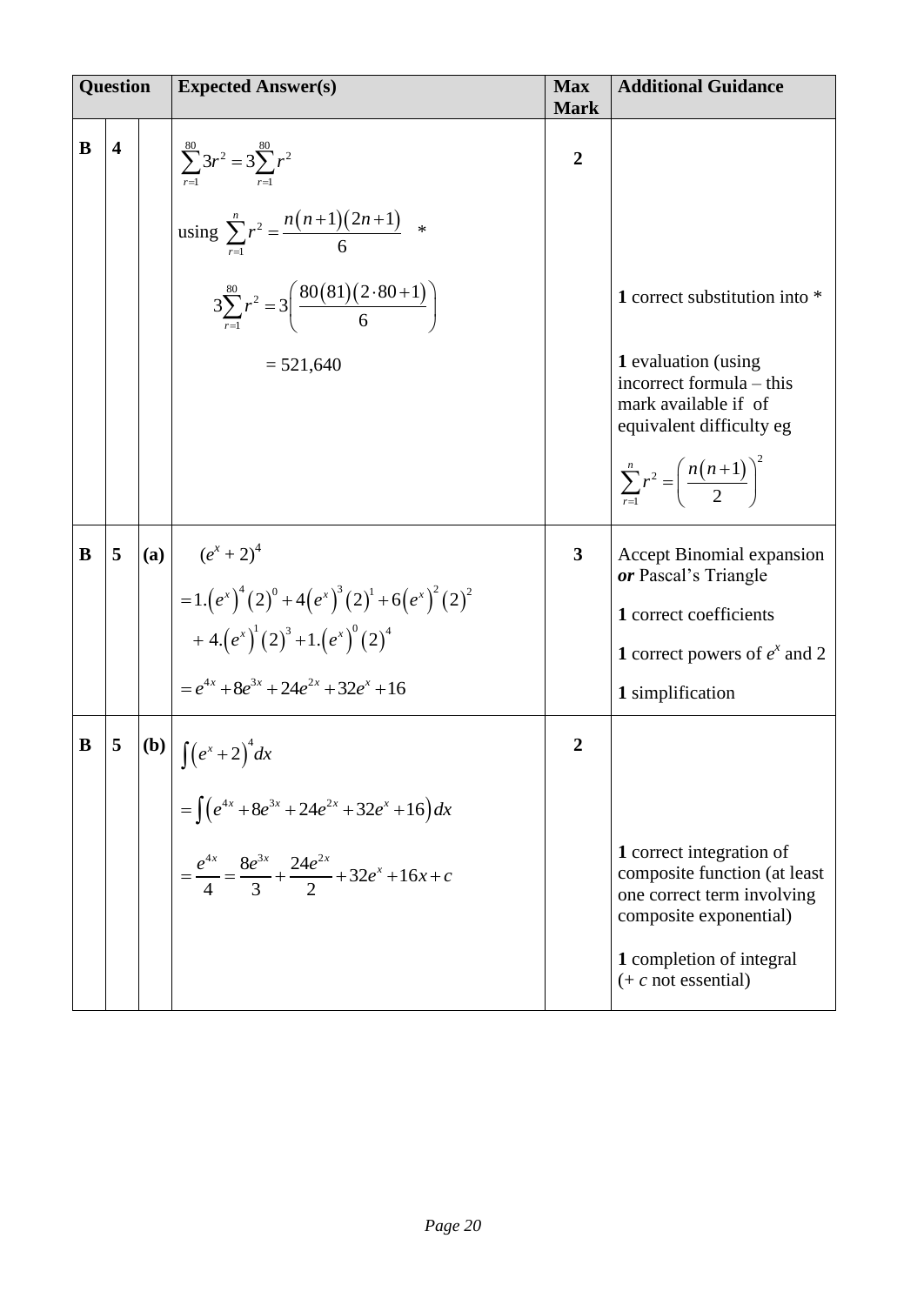| <b>Question</b> |   |     | <b>Expected Answer(s)</b>                                                                       | <b>Max</b><br><b>Mark</b> | <b>Additional Guidance</b>                                |
|-----------------|---|-----|-------------------------------------------------------------------------------------------------|---------------------------|-----------------------------------------------------------|
| B               | 6 | (a) | 10 000 people.                                                                                  | $\mathbf{1}$              |                                                           |
| B               | 6 | (b) | $\frac{10000}{N(20000-N)} = \frac{A}{N} + \frac{B}{20000-N}$<br>$10\,000 = A(20\,000 - N) + BN$ | 5                         | 1 appropriate form of<br>partial fractions                |
|                 |   |     | $A=\frac{1}{2}, B=\frac{1}{2}$                                                                  |                           | <b>1</b> correct values of A and B                        |
|                 |   |     | Using $\frac{10000}{N(20000 - N)}$ dN = dt                                                      |                           |                                                           |
|                 |   |     | gives $\frac{1}{2} \left( \frac{1}{N} + \frac{1}{20000 - N} \right) dN = dt$                    |                           | 1 separate variables                                      |
|                 |   |     | Integrating,                                                                                    |                           |                                                           |
|                 |   |     | $\int \left( \frac{1}{N} + \frac{1}{20000 - N} \right) dN = \int 2 dt$                          |                           | 1 starts integration eg                                   |
|                 |   |     | $\ln N - \ln(20000 - N) = 2t + c$                                                               |                           | $\int \frac{1}{N} dN$ correct                             |
|                 |   |     | $ln \frac{N}{20000 - N} = 2t + c$                                                               |                           | 1 completes integration<br>(moduli signs not<br>required) |